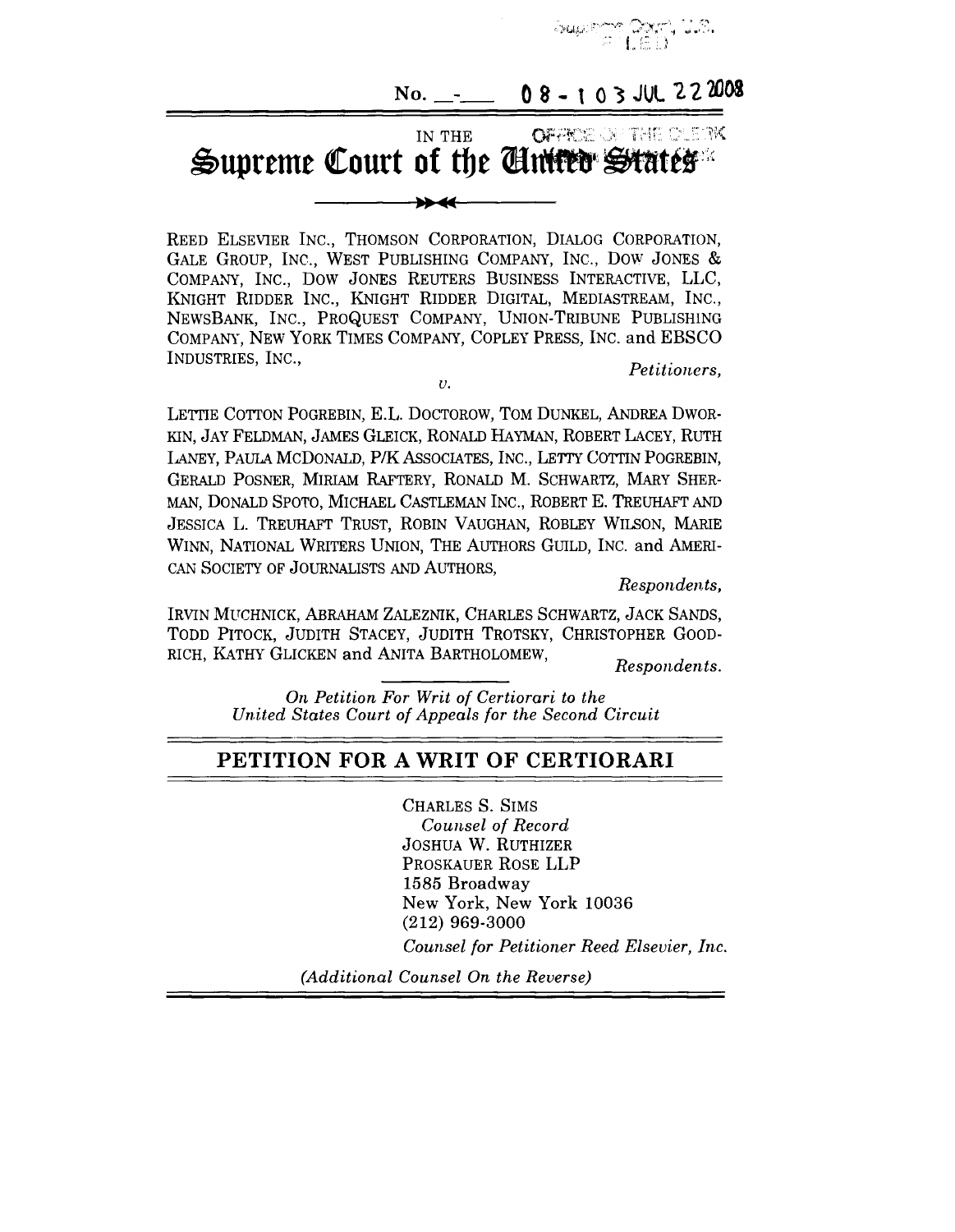James F. Rittinger SATTERLEE STEPHENS BURKE

**&** BURKE

230 Park Avenue

New York, New York 10169 (212) 404-8770

*Counsel for Petitioners The Dialog Corporation, Thomson Corporation, Gale Group, Inc. and West Publishing Company*

James L. Hallowell GIBSON, DUNN & CRUTCHER LLP 200 Park Avenue, 47th Floor New York, New York 10166 (212) 351-3804

*Counsel for Petitioner Dow Jones & Company, Inc.* 

Brian Walch LATHAM & WATKINS Sears Tower, Suite 5800 Chicago, Illinois 60606 (312) 876-7738 *Counsel for Petitioner ProQuest Company*

Christopher M. Graham LEVETT ROCKWOOD P.C. 33 Riverside Avenue Westport, Connecticut 06880 (203) 222-0885 *Counsel for Petitioner NewsBank, Inc.*

Kenneth Richieri George Freeman THE NEW YORK TIMES COMPANY 620 Eighth Avenue New York, New York 10018 *Counsel for Petitioner The New York Times Company*

(212) 455-3180 *Counsel for Petitioner Dow Jones .Reuters Business Interactive LLC, d/b/a Factiva* Ian Ballon GREENBERG TRAURIG LLP 2450 Colorado Avenue, Suite 400E Santa Monica, California 90404 (310) 586-6575 *Counsel for Petitioners Knight Ridder, lnc., Knight Ridder Digital and Mediastream, Inc.* Michael Denniston BRADLEY, ARANT, ROSE & WHITE, LLP 1819 Fifth Avenue North

New York, New York 10017

Birmingham, Alabama 35203

(205) 521-8244

Henry B. Gutman SIMPSON THACHER  $&$  BARTLETT LLP 425 Lexington Avenue

*Counsel for Petitioner EBSCO Industries, Inc.*

Raymond R. Castello FISH & RICHARDSON PC Citicorp Center, 52nd Floor 153 East 53rd Street New York, New York 10022 (212) 641-2364

*Counsel for Petitioners Copley Press Inc. and Union Tribune Publishing Company*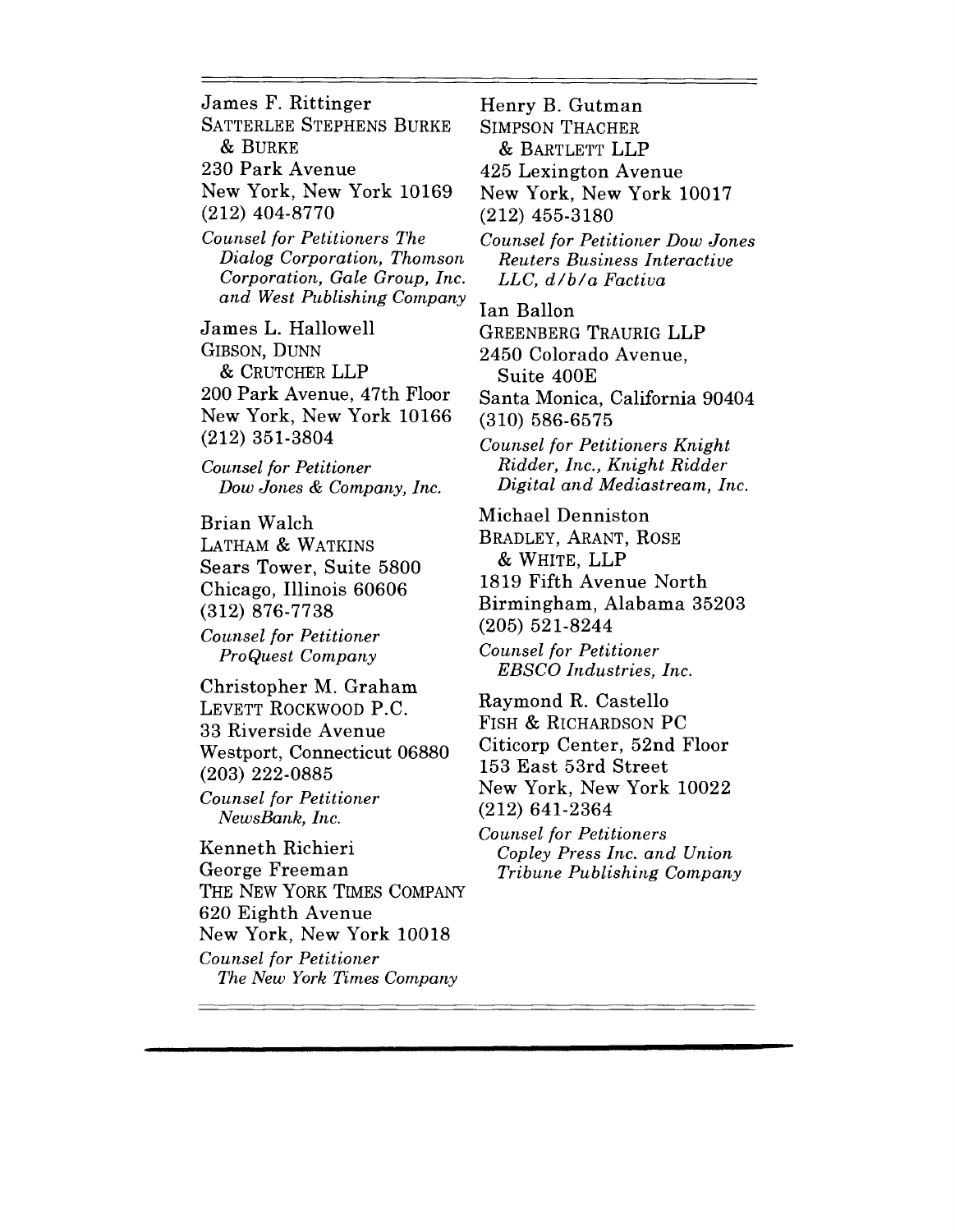## **QUESTIONS PRESENTED**

1. Whether the usual power of lower courts to approve a comprehensive settlement releasing claims that would be outside the courts' subject matter jurisdiction to adjudicate, confirmed in *Matsushita Elec. Indus. Co. y. Epsteln,* 516 U.S. 367 (1996), was eliminated in copyright infringement actions by 17 U.S.C. § 411(a).

2. Whether the Second Circuit erred by ignoring the assurance in *New York Times Co. v. Tasini,* 533 U.S.  $483$ ,  $505$   $(2001)$ , that the problem U.S. 483, 505 (2001), that the problem of compromised electronic news archives could be remedied by "[t]he Parties (Authors and Publishers [entering] into an agreement allowing continued electronic reproduction of the Authors' works... and remunerating authors for their distribution."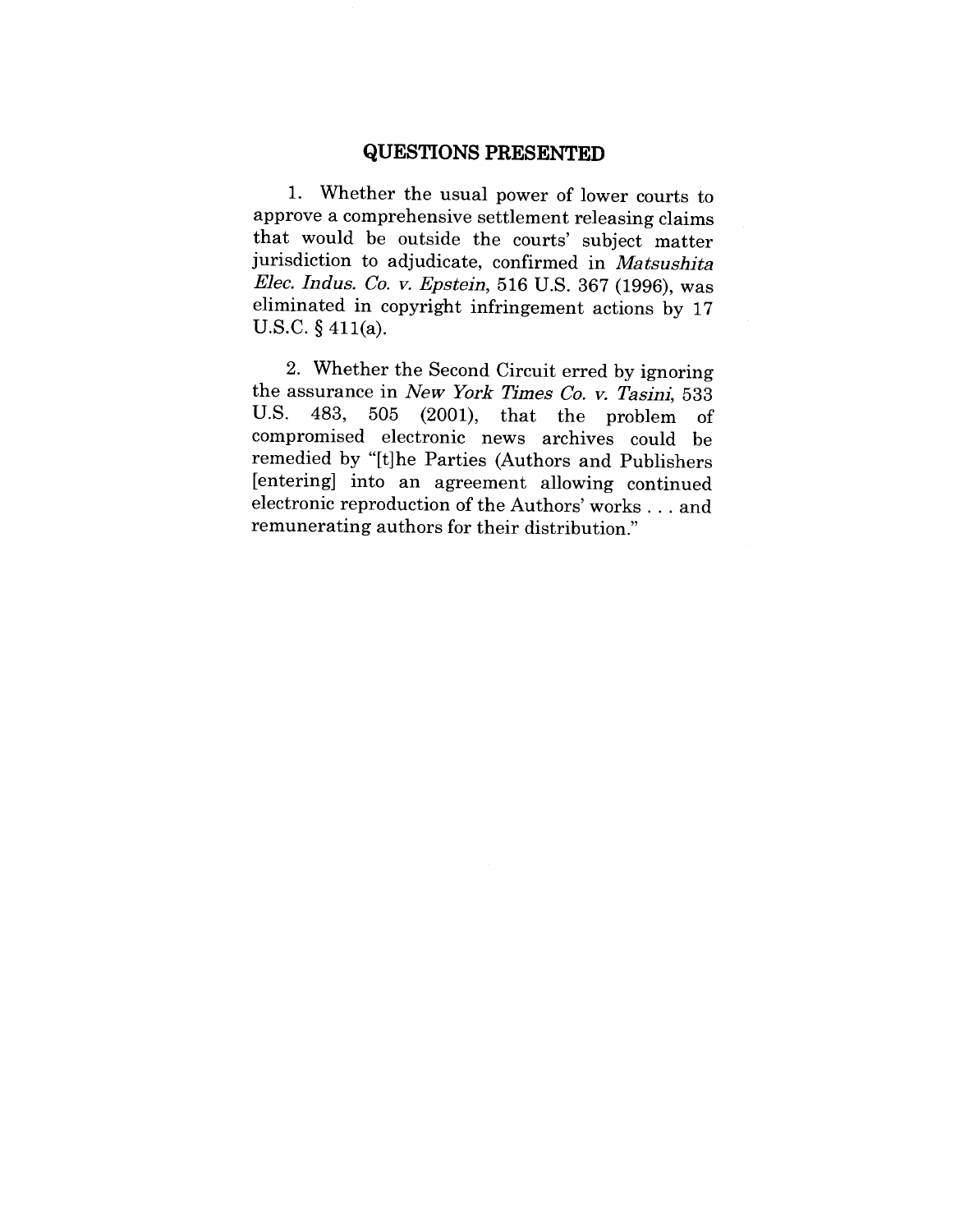#### **PARTIES TO THE PROCEEDING**

There are no additional parties to the proceedings other than those listed in the caption.

The first group of respondents identified in the caption (E.L. Doctorow *et al.*) were plaintiffs in the district court and appellees, along with defendants, in the Second Circuit.

The second group of respondents identified in the caption (Irvin Muchnick  $et$  al.) were objectors in the district court and appellants in the Second Circuit.

#### **CORPORATE DISCLOSURE STATEMENT**

Pursuant to Sup. Ct. R. 14.1(b) and 29.6, and to enable justices of the court to evaluate possible disqualification or recusal, petitioners - Reed Elsevier Inc., Thompson Corporation, Dialog Corporation, Gale Group, Inc., West Publishing Company, Inc. D/B/A West Group, Dow Jones & Company, Inc., Dow Jones Reuters Business Interactive, llc, D/B/A Factiva, EBSCO Industries, Inc., Knight-Ridder Inc., Knight Ridder Digital, Copley Press, Inc., Mediastream, Inc., The New York Times Company, NewsBank, Inc., ProQuest Company, and ProQuest Information and Learning Company - certify that the following are all of the corporate parents and other publicly held companies owning 10% or more of any petitioner's stock:

> Reed Elsevier plc Thompson Corporation Thomson Reuters Corporation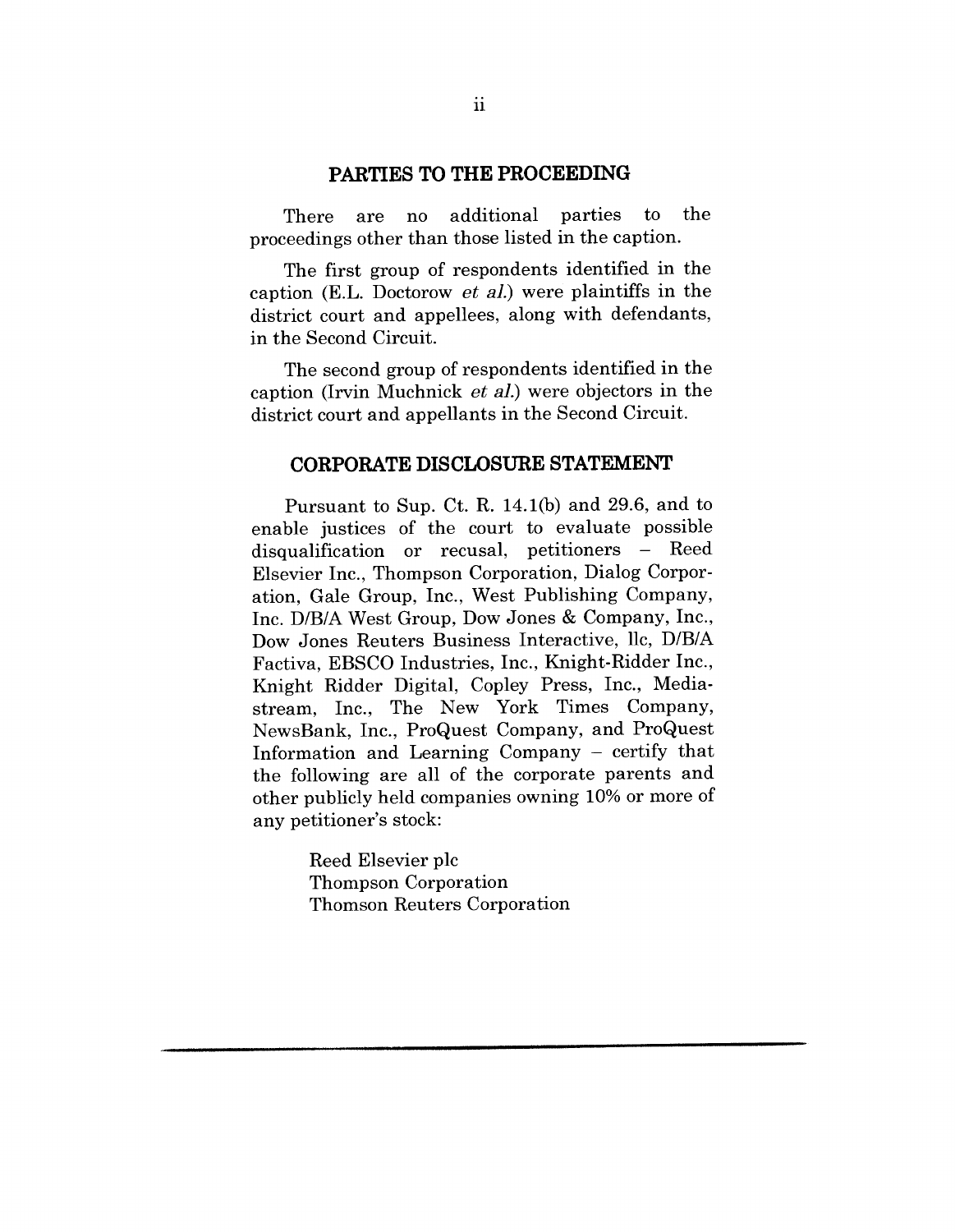Thomson Reuters PLC Dow Jones & Company, Inc. News Corporation Reuters Group plc The McClatchy Company ProQuest Company.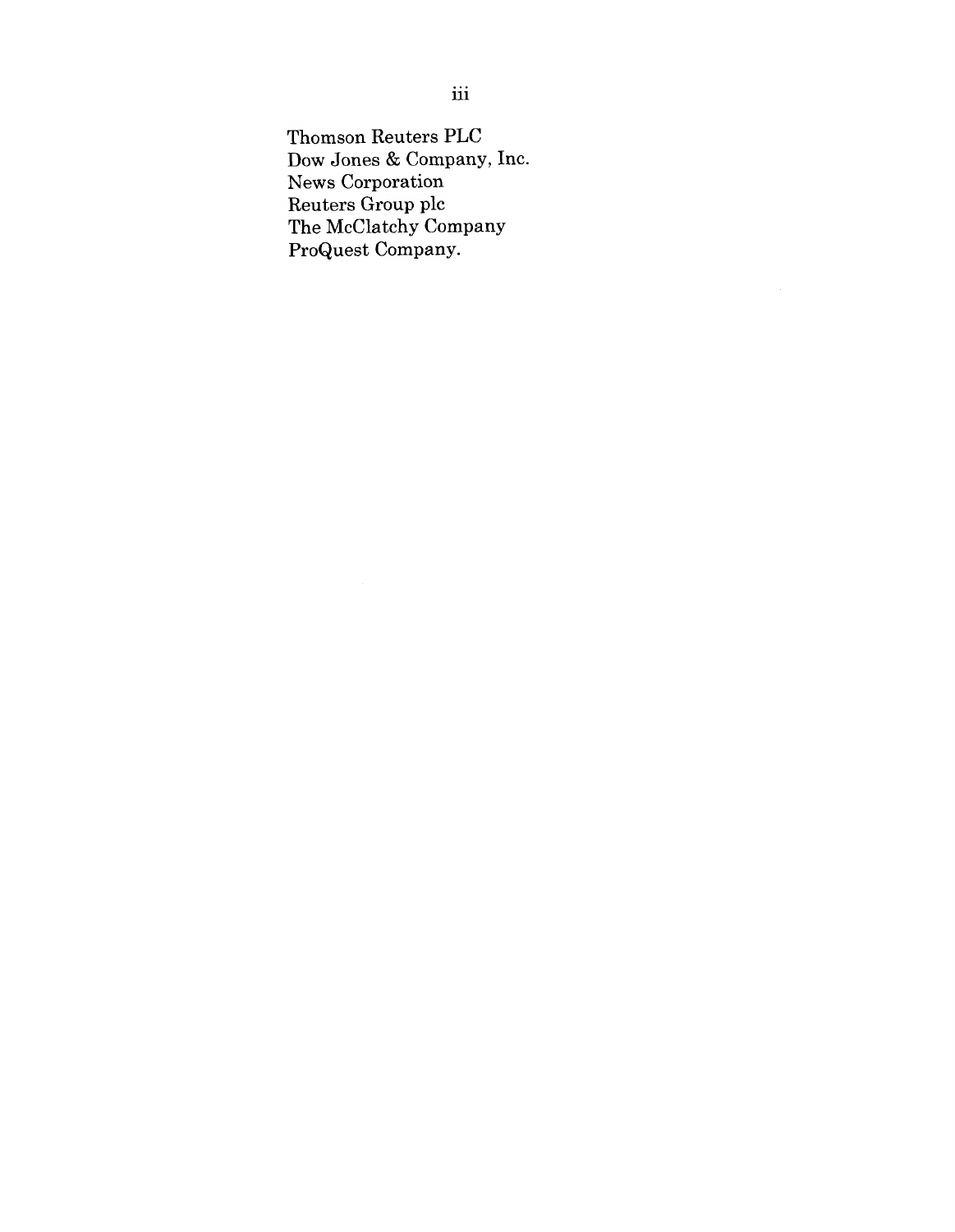# **TABLE OF CONTENTS**

| PARTIES TO THE PROCEEDING ii                                                                                                                                                                  |
|-----------------------------------------------------------------------------------------------------------------------------------------------------------------------------------------------|
| CORPORATE DISCLOSURE STATEMENT  ii                                                                                                                                                            |
|                                                                                                                                                                                               |
| PETITION FOR A WRIT OF CERTIORARI 1                                                                                                                                                           |
|                                                                                                                                                                                               |
|                                                                                                                                                                                               |
| STATUTORY PROVISION INVOLVED1                                                                                                                                                                 |
|                                                                                                                                                                                               |
| REASONS FOR GRANTING THE PETITION 11                                                                                                                                                          |
| THE DECISION THAT THE DISTRICT COURT<br>I.<br><b>LACKED JURISDICTION TO APPROVE A</b><br>SETTLEMENT RELEASING CLAIMS IT<br>COULD NOT ADJUDICATE CONFLICTS<br>WITH DECISIONS OF THIS AND OTHER |
| A. The Decision Conflicts with Established<br>Law Regarding the Settlement and                                                                                                                |
| B. The Decision Misapprehends the Text and<br>Purpose of Section 411(a) of the Copyright                                                                                                      |
| C. The Decision Cannot Be Reconciled With<br>This Court's Precedent Governing the<br>Phrase "Except as Expressly Provided"25                                                                  |
| THE DECISION CANNOT BE RECONCILED<br>H.<br>WITH THIS COURT'S EXPECTATION IN                                                                                                                   |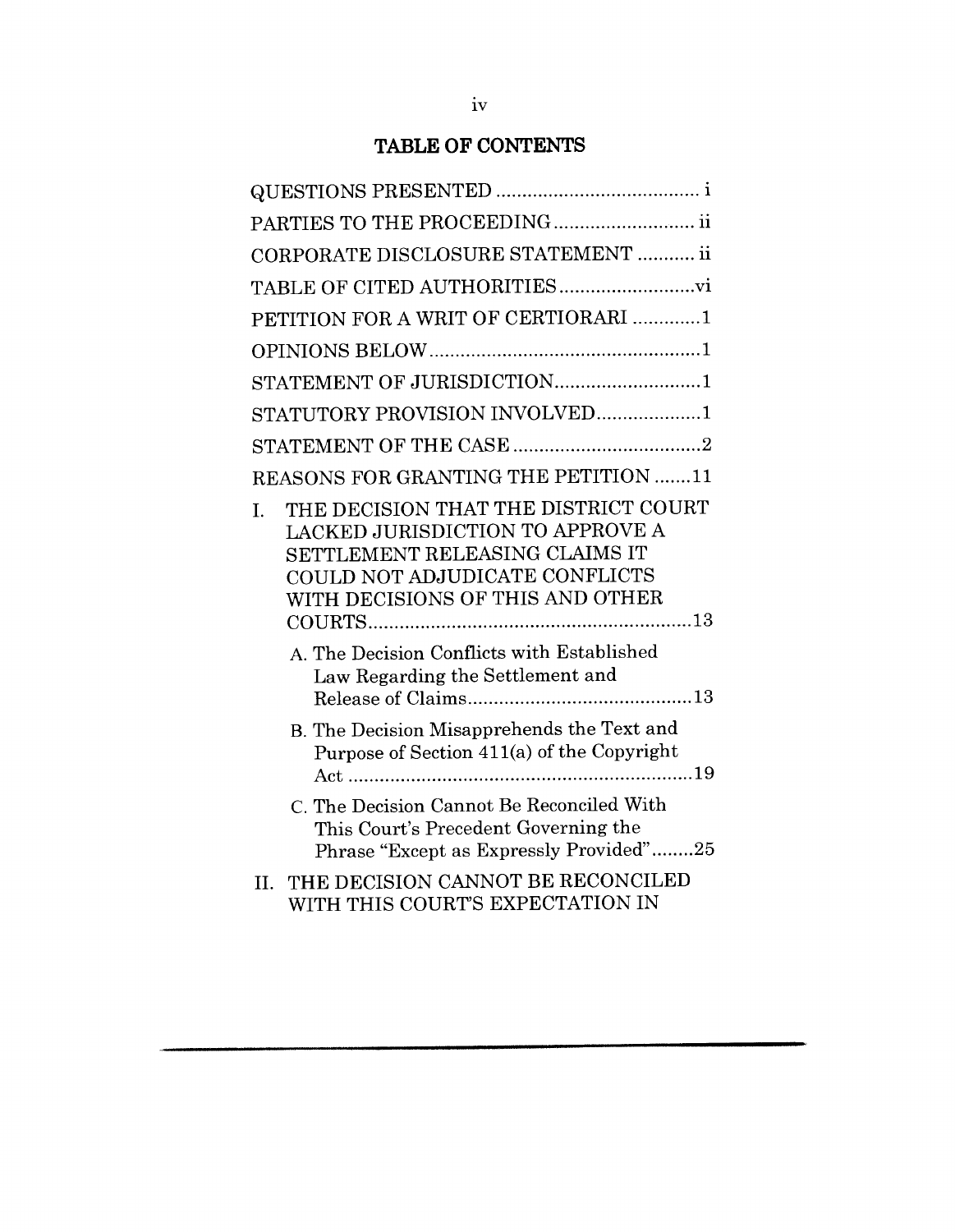| TASINI THAT AUTHORS AND PUBLISHERS                                                                                                                |  |
|---------------------------------------------------------------------------------------------------------------------------------------------------|--|
| MAY ENTER INTO ENFORCEABLE                                                                                                                        |  |
| AGREEMENTS ALLOWING CONTINUED                                                                                                                     |  |
| ELECTRONIC REPRODUCTION OF                                                                                                                        |  |
|                                                                                                                                                   |  |
|                                                                                                                                                   |  |
|                                                                                                                                                   |  |
| A. Opinion of the Second Circuit1a                                                                                                                |  |
| B. Letter of the Second Circuit Requesting<br>Briefing on Subject Matter Jurisdiction46a                                                          |  |
| C. Hearing Transcript of the Southern District of                                                                                                 |  |
| D. Order of the Southern District of New York                                                                                                     |  |
| E. Order of the Second Circuit Denying Petition<br>for Rehearing, or in the Alternative,                                                          |  |
|                                                                                                                                                   |  |
| F. Letter from the Supreme Court of the United<br>States Extending the Time to File a Petition<br>for a Writ of Certiorari to August 13, 2008 62a |  |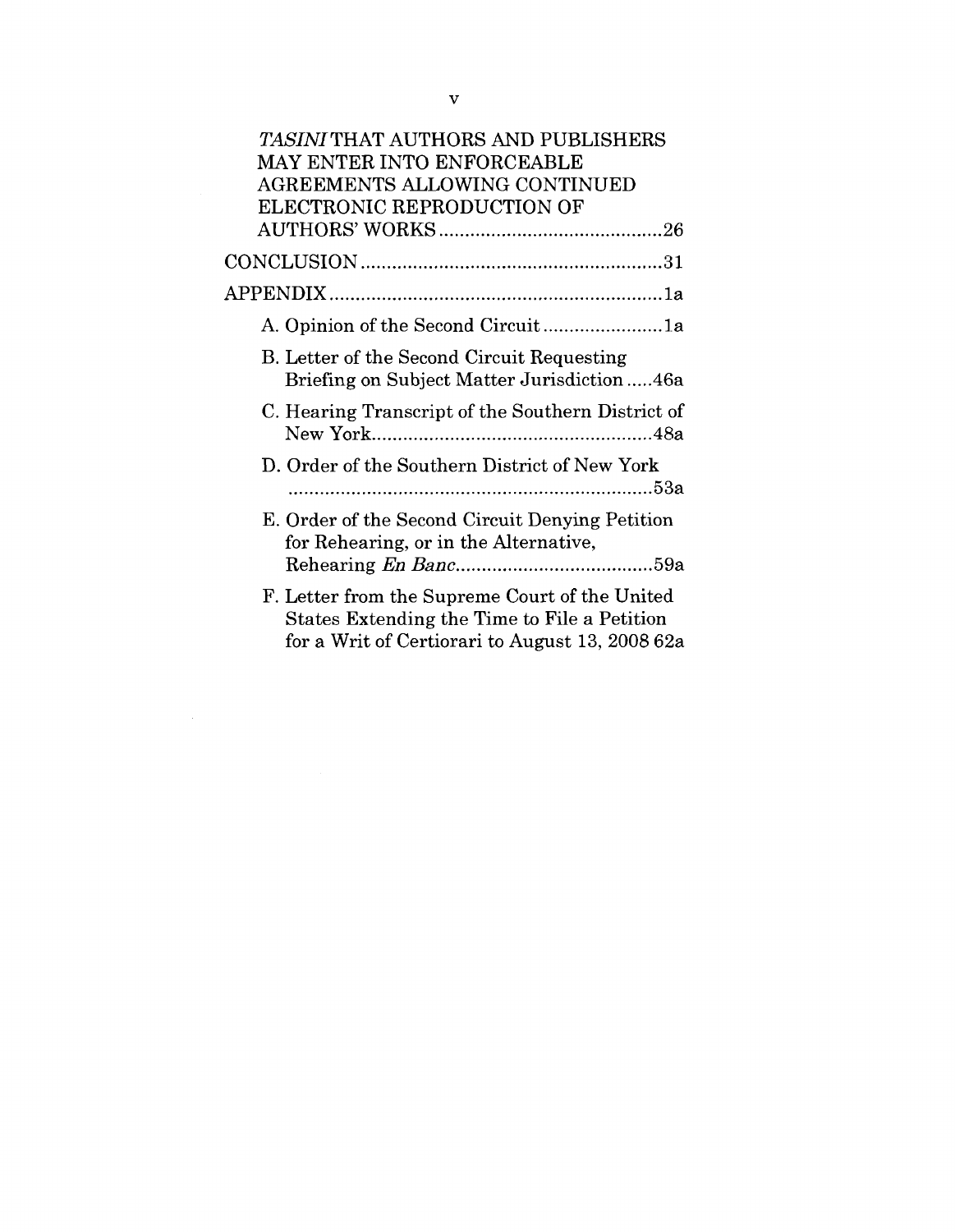## **TABLE OF CITED AUTHORITIES**

# **Cases**

| Arbaugh v. $Y & H$ Corp.,                                                   |
|-----------------------------------------------------------------------------|
| Breuer v. Jim's Concrete of Brevard, Inc.,                                  |
| Class Plaintiffs v. City of Seattle,<br>955 F.2d 1268 (9th Cir. 1992)14, 30 |
| Exxon Mobil Corp. v. Allapattah Servs.,                                     |
| Grimes v. Vitalink Comme'ns Corp.,                                          |
| Grupo Dataflux v. Atlas Global Group, L.P.,                                 |
| Herman & MacLean v. Huddleston,                                             |
| In re Corrugated Container Antitrust Litig.,                                |
| In re Prudential Ins. Co. of Am. Sales Practice Litig.,                     |
| In re United States Oil & Gas Litig.,                                       |
| Lexecon Inc. v. Milberg Weiss Bershad Hynes &<br>Lerach,                    |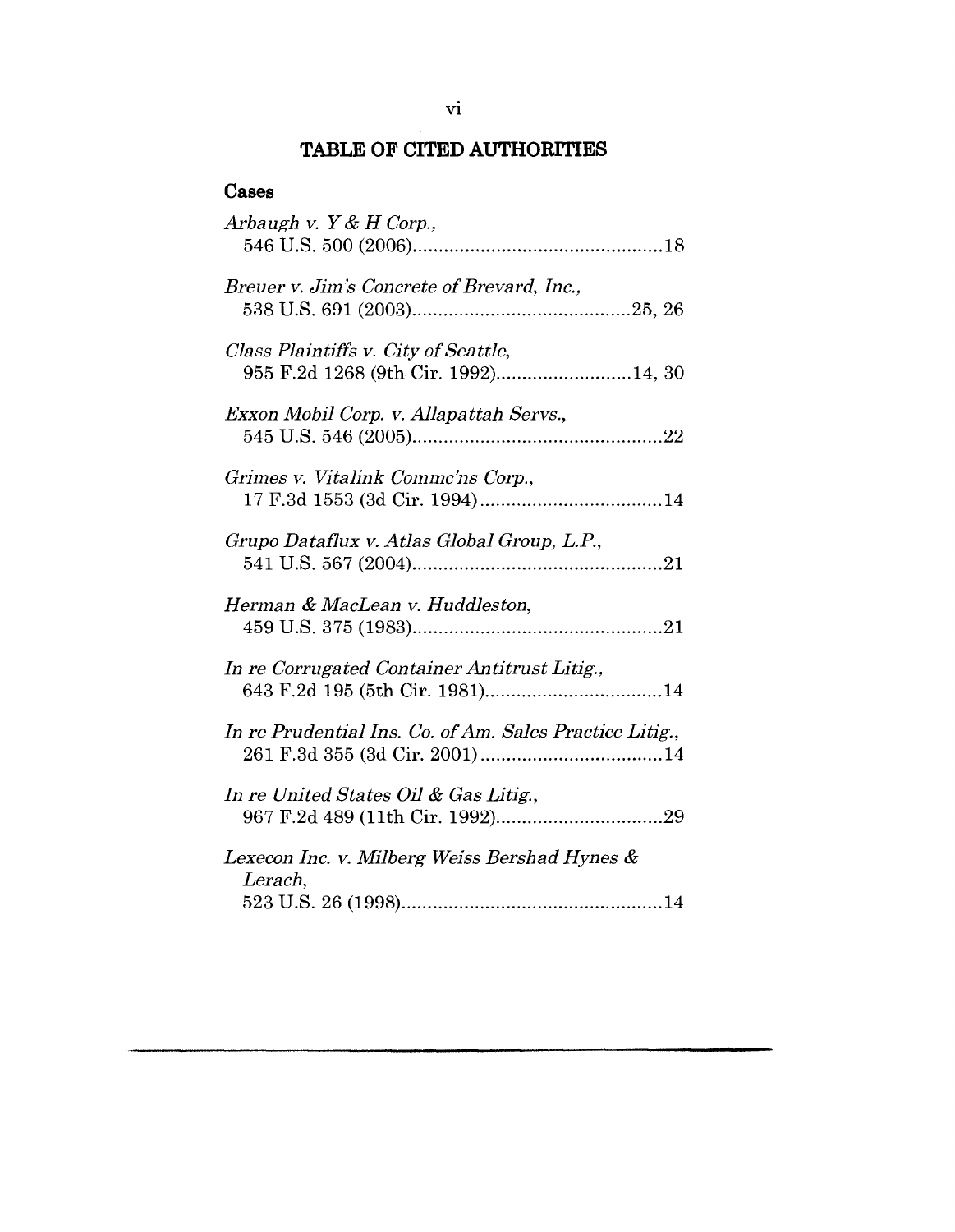| Local No. 93, Int'l Assoc. of Firefighters v. City of<br>Cleveland,                                                                                                        |
|----------------------------------------------------------------------------------------------------------------------------------------------------------------------------|
|                                                                                                                                                                            |
| Local Union No. 38, Sheet Metal Workers' Int'l Ass'n,<br>AFL-CIO v. Pelella,                                                                                               |
| Matsushita Elec. Indus. Co. v. Epstein,                                                                                                                                    |
| McDermott, Inc. v. AmClyde,                                                                                                                                                |
| New York Times Co. v. Star Co.,                                                                                                                                            |
| New York Times Co. v. Tasini,                                                                                                                                              |
| Nottingham Partners v. Trans-Lux Corp.,                                                                                                                                    |
| Olan Mills, Inc. v. Linn Photo Co.,                                                                                                                                        |
| Pac. and S. Co. v. Duncan,                                                                                                                                                 |
| Perfect 10, Inc. v. Amazon.com, Inc.,                                                                                                                                      |
| Steiner v. Am. Broad. Co.,<br>No. CV 00-05798 (C.D. Cal. Apr. 20, 2005), aff'd on<br>other grounds, No. 05-55773, 2007 U.S. App.<br>LEXIS 21061 (9th Cir. Aug. 29, 2007)19 |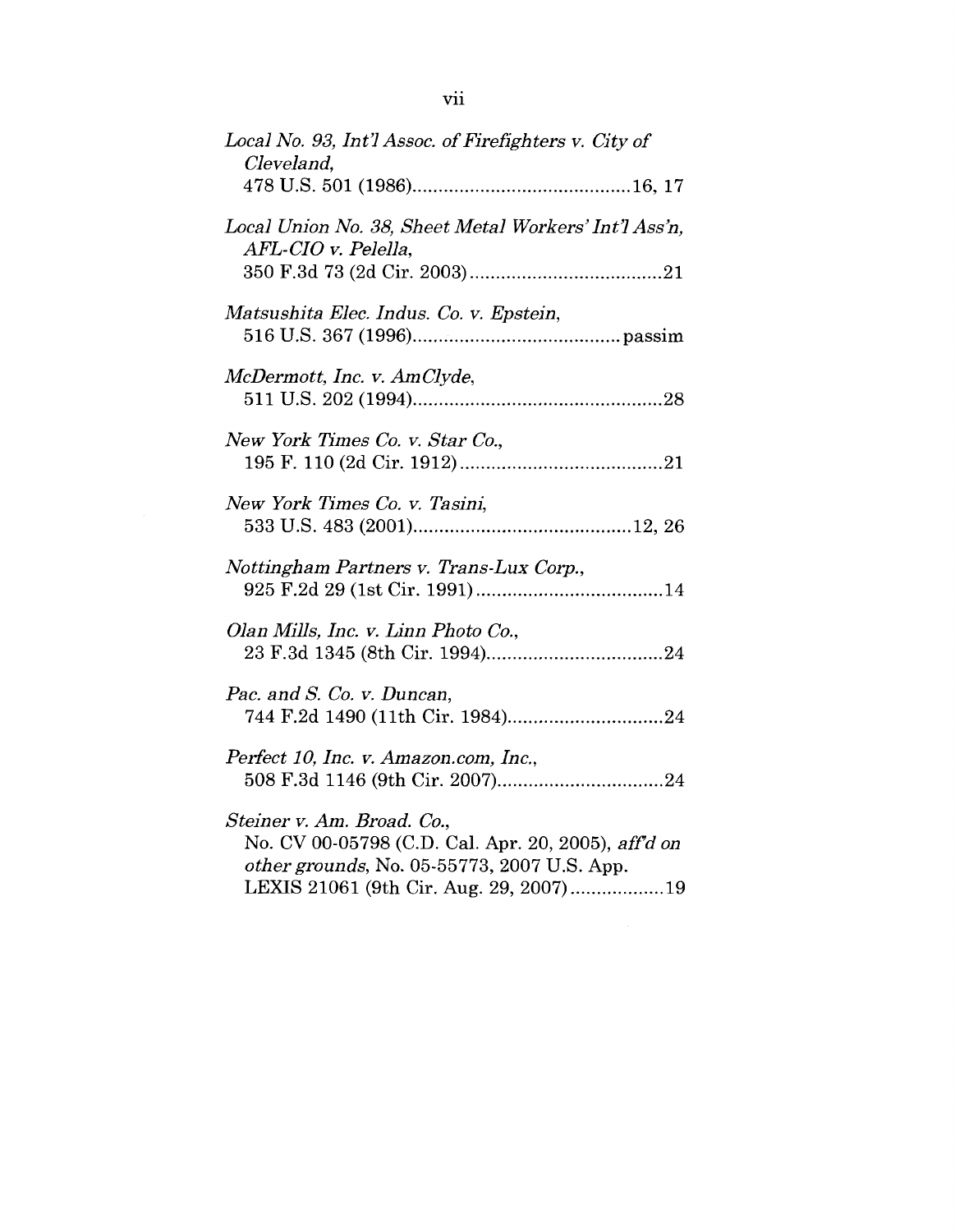| TBK Partners Ltd. v. Western Union Corp.,                                                                                                                 |
|-----------------------------------------------------------------------------------------------------------------------------------------------------------|
| Wal-Mart Stores, Inc. v. Visa U.S.A., Inc.,                                                                                                               |
| Washingtonian Publ'g Co. v. Pearson,                                                                                                                      |
| Williams v. GE Capital Auto Lease,                                                                                                                        |
| <b>Statutes</b>                                                                                                                                           |
|                                                                                                                                                           |
|                                                                                                                                                           |
| <b>Other Authorities</b>                                                                                                                                  |
|                                                                                                                                                           |
| H. Rep. No. 94-1476 (1976), reprinted in 1976                                                                                                             |
| Judith Resnik, Procedure as Contract, 80 Notre                                                                                                            |
| Supplementary Report of the Register of Copyrights<br>on the General Revision of the U.S. Copyright<br>Law: 1965 Revision Bill, 89th Cong., 1st Sess.  23 |

viii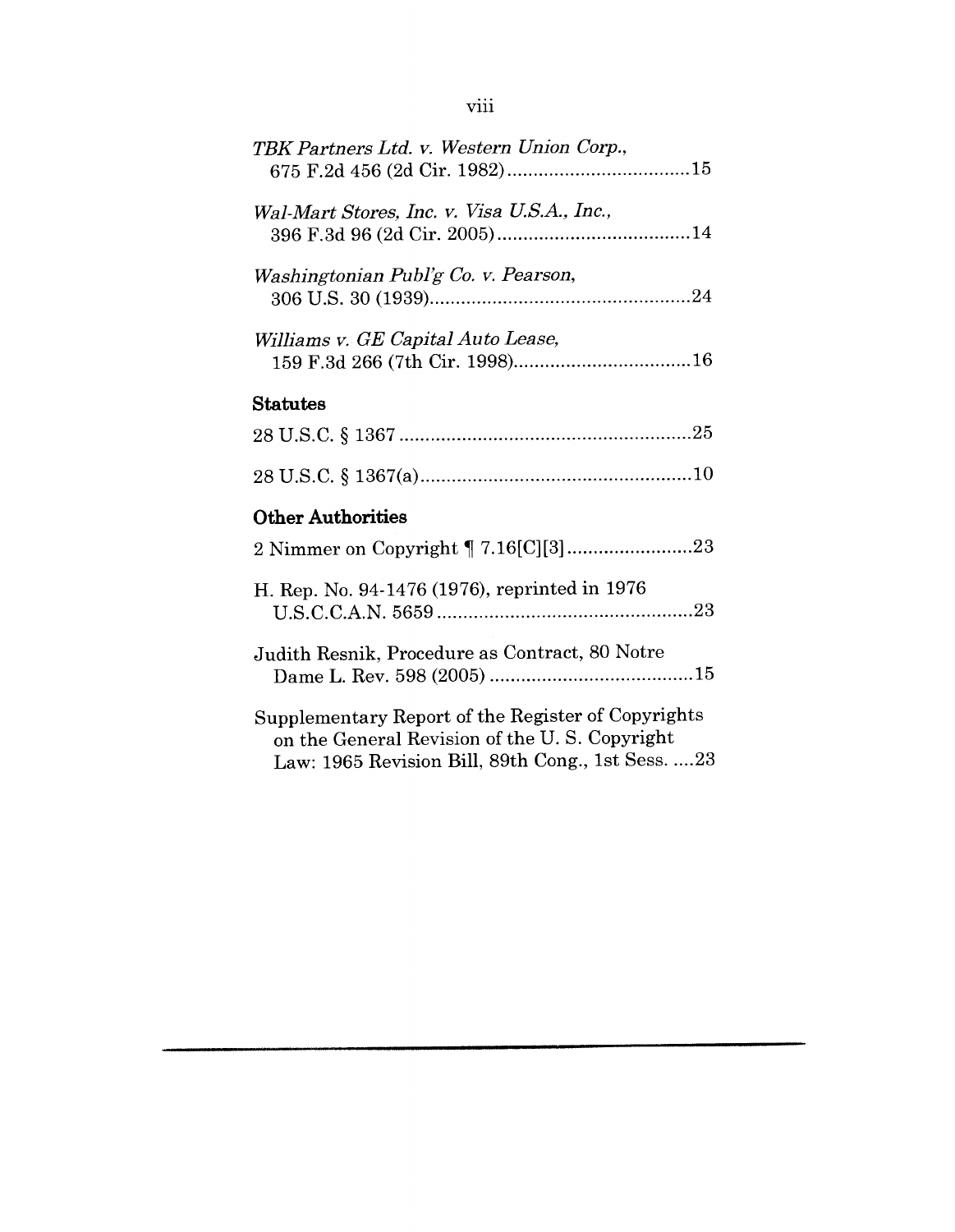#### **PETITION FOR A WRIT OF CERTIORARI**

Petitioners respectfully petition for a writ of certiorari to review the judgment of the United States Court of Appeals for the Second Circuit.

#### **OPINIONS BELOW**

The opinion of the United States Court of Appeals for the Second Circuit is reported at 509 F.3d 116 (2d Cir. 2007). Pet. App. la. The final judgment of the United States District Court for the Southern District of New York is unpublished and reproduced at Pet. App. 53a. The unpublished decision of the district court is transcribed and reproduced at Pet. App. 48a-58a.

#### **STATEMENT OF JURISDICTION**

The court of appeals judgment was entered on November 29, 2007. Pet. App. la. A timely petition for rehearing and rehearing en banc was denied on April 15, 2008. Pet. App. 59a. The jurisdiction of this Court is invoked under 28 U.S.C. § 1254(1). On June 9, 2008, Justice Ginsburg extended the time to file a petition for writ of certiorari to and including August 13, 2008. Pet. App. 62a.

### **STATUTORY PROVISION INVOLVED**

17 U.S.C. § 411(a) provides, in pertinent part:

[N]o action for infringement of the copyright in any United States work shall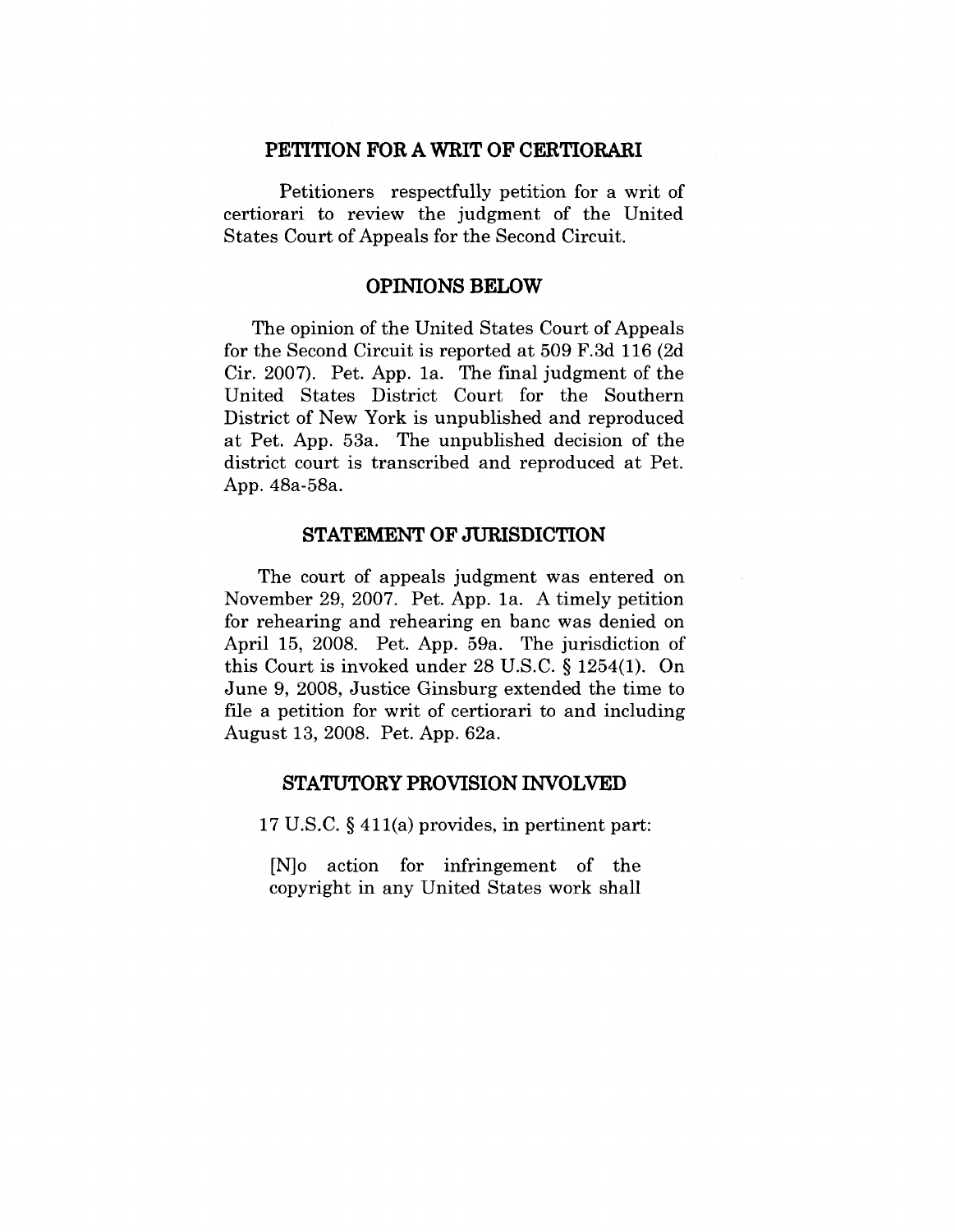be instituted until... registration of the<br>convright claim has been made in copyright claim has accordance with this title.

#### **STATEMENT OF THE CASE**

This case presents an issue of exceptional importance to the nation's archival databases, newspaper and magazine publishers, and freelance authors: whether, in connection with the nationwide class action spawned by *New York Times Co. v. Tasini,* 533 U.S. 483 (2001), the parties may globally settle their differences by compensating and releasing the claims of all freelance authors with respect to all their contributions to the databases, whether registered or unregistered. This Court's *Tasini* decision appears to expressly contemplate that the parties could structure such a global settlement, and the parties spent over four years of intensive negotiations in order to achieve just such an industry-wide settlement which was approved by the district court under Rule 23.

The Second Circuit, however, vacated the order approving the settlement, holding that courts lack subject matter jurisdiction to approve any settlement that includes a release of copyright infringement claims for unregistered works. The court's sole claims for unregistered works. rationale, erroneous as a matter of law, was that the register-before-instituting-suit provision of the Copyright Act, 17 U.S.C. § 411(a) forecloses courts from approving settlements covering unregistered works.

The Second Circuit ignored decades of decisions by this Court, federal appellate courts, and state courts, which had uniformly held that in the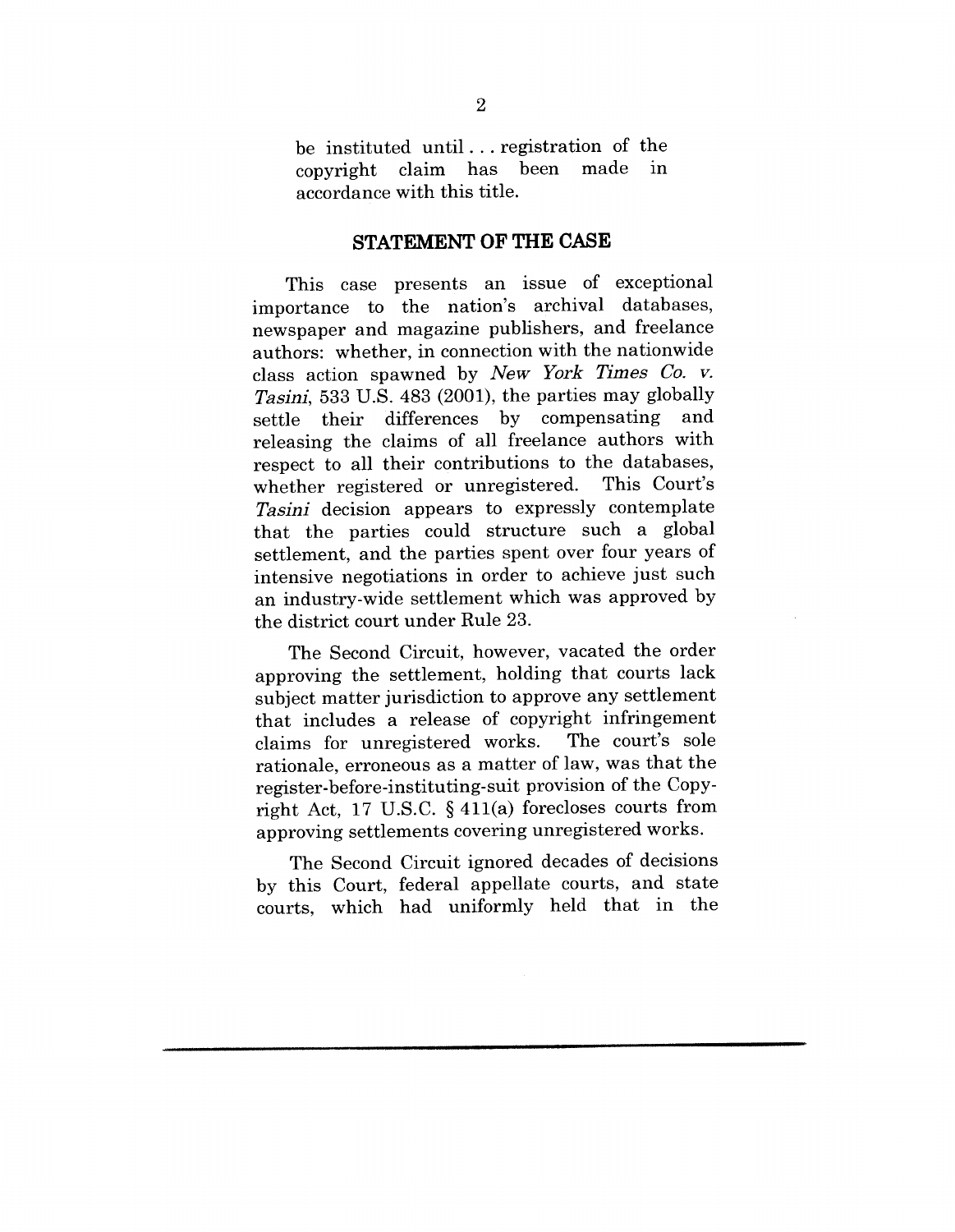interests of settling disputes courts may release claims that they lacked jurisdiction to adjudicate, and that the approval of a settlement agreement providing for the release of claims is not a jurisdictionally barred adjudication of such claims, but merely the approval of a private settlement between the parties (which in this case complies with Rule 23 and the Due Process clause and is in the public interest).

1. This petition stems from an appeal to the Second Circuit by a handful of objectors to the settlement of a consolidated copyright class action brought in the wake of *New York Times Co. v. Tasini*, 206 F.3d 161 (2d Cir. 1999), *aff'd*, 533 U.S. 483 (2001). Plaintiffs in the underlying action are freelance authors whose periodical freelance articles were included in electronic databases under license from newspaper and magazine publishers.

Each of the pleaded claims of the named plaintiffs complied with the register-before-institutingsuit requirement of 17 U.S.C. § 411(a). In order to assure the complete peace which the defendants and publishers required as a condition to settlement, and which is a usual feature of class action settlements, the settlement here provided compensation to class members in exchange for release of all their claims, for both registered and unregistered freelance articles. The district court considered and approved the settlement in compliance with Fed. R. Civ. P. 23(e) and certified a settlement class in compliance with Rule 23(a) and (b).

Nonetheless, turning four years of intense mediation and bargaining into so much wasted effort, and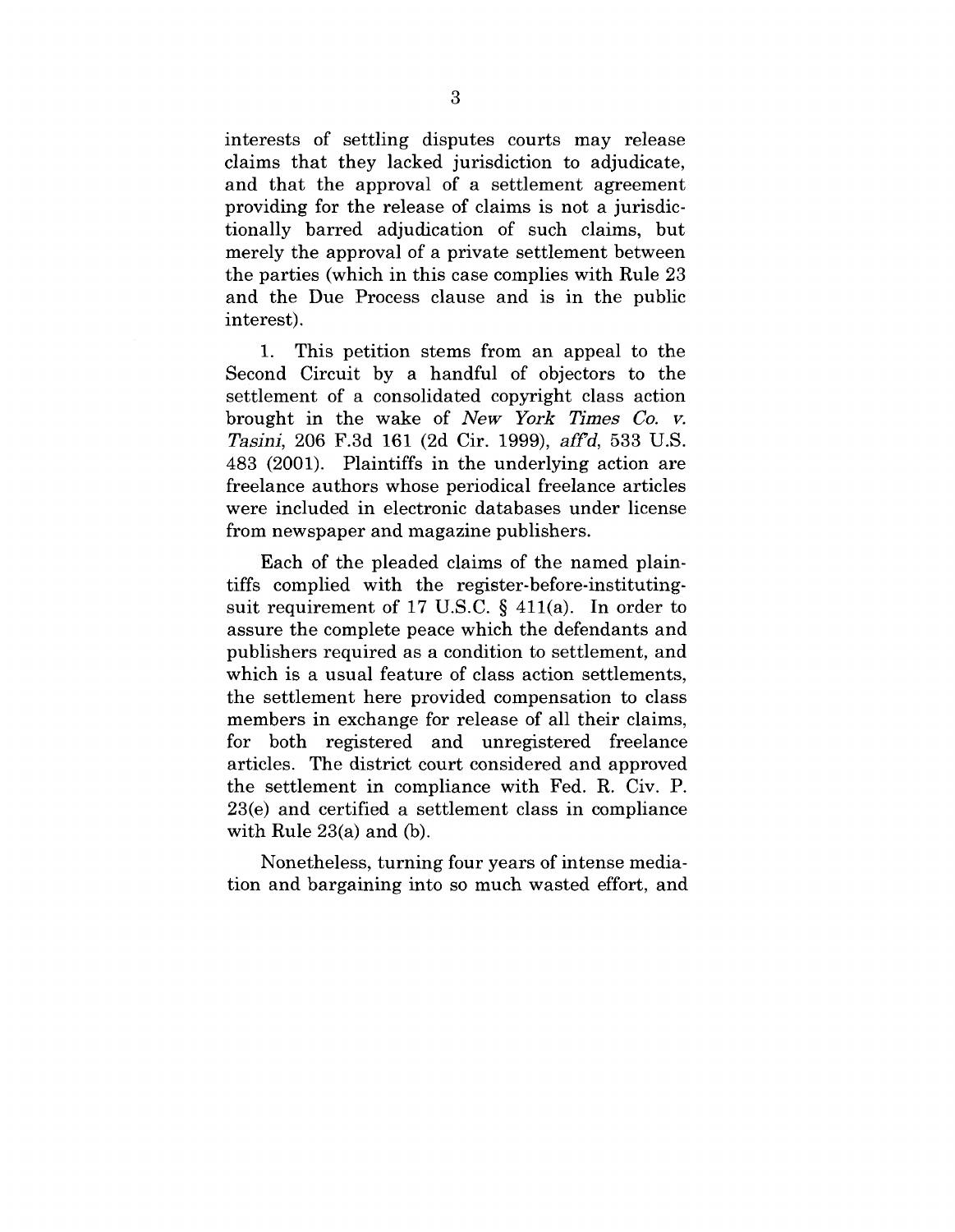thwarting the hard work of the nation's freelance author community, databases, and newspaper and magazine publishers, the Second Circuit reversed the district court, on a ground not raised by any party or objector. It held that  $\S$  411(a) strips the courts of jurisdiction to approve a class action settlement that compensates and releases claims for unregistered works over which the court would not at present have jurisdiction to adjudicate. The Second Circuit's decision is in conflict with this Court's decision in *Matsushit~ Elec. Indus. Co. v. Epstein,* 516 U.S. 367 (1996), and dashes the expectations expressed by the Court in *Tasini*.

2. Tasini, brought individually by six freelance authors, held that the statutory provision on which the database, newspaper, and magazine industries had relied, 17 U.S.C. § 201(c), did not establish their right to reproduce and distribute the contents of the nation's newspapers and magazines in electronic archives such as LexisNexis. After *Tasini*, defeating infringement liability and the establishing the right to retain freelance articles in the databases would depend on a showing, for each freelance article, that the author had conveyed the necessary rights in writing or, for nonexclusive licenses, orally or by conduct.

Following the Second Circuit's decision in *Tasini*, more than a score of other freelance authors, supported by national authors' rights trade organizations, filed four class action lawsuits against online databases and certain publishers.<sup>1</sup> The lawsuits

*<sup>1</sup> Posner y. Gale Group,* 00-civ-7376 (S.D.N.Y.); *Laney go Dow Jones & Co., 00-769 (D. Del.); Authors Guild v. The Dialog*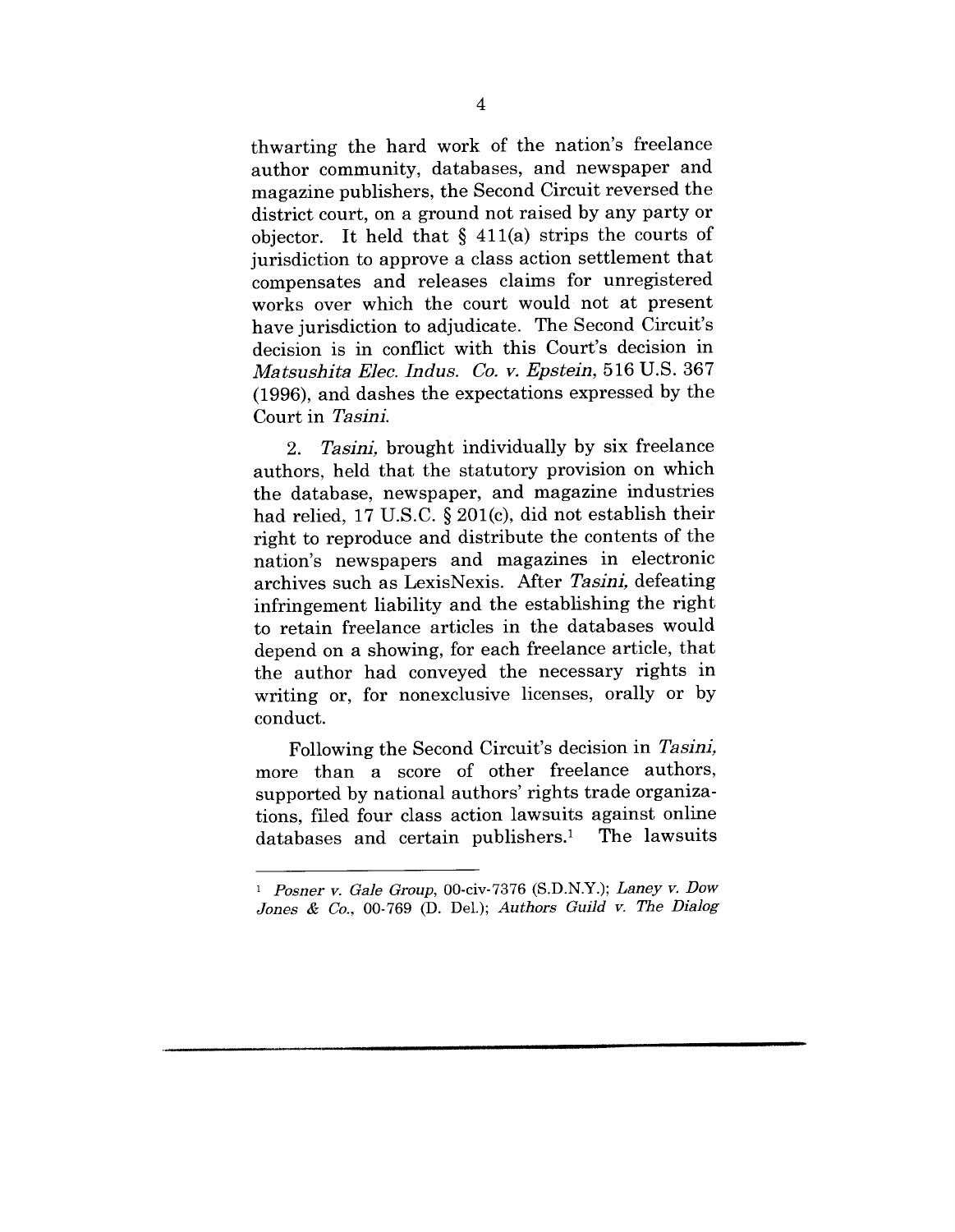were all properly commenced and subject to the district court's undoubted subject matter jurisdiction, as each of the named plaintiffs had prior to instituting suit registered the allegedly infringed freelance articles with the United States Copyright Office, as required by 17 U.S.C. 411(a), which requires registration of a work before an "action for infringement of the copyright" is "instituted." Supported by The Authors Guild, the National Writers' Union, and the American Society of Journalists and Authors, the lawsuits were consolidated for pretrial purposes in the Southern District of New York. Jurisdiction rested on 28 U.S.C. § 1338 (acts of Congress related to copyright) and 28 U.S.C. § 1331 (federal question).

Plaintiffs' claims (and those of the putative class) involved a complex set of potential liabilities resulting from the databases' distribution of freelance articles provided by the publishers, and the publishers' representations of adequate rights and promises of indemnity. The consolidated action was suspended pending decision in *Tasini*. In 2001, this Court held that 17 U.S.C. § 201(c) did not itself provide a defense to infringement claims of freelance authors with respect to their periodical freelance articles included in databases under license from newspaper and magazine publishers, 533 U.S. 483 (2001), leaving each of the defendants free to defend each claim on individualized grounds (e.g., oral or written licenses, statute of limitations, waiver, or estoppel).

*Corporation,* 00-civ-6049 (S.D.N.Y.); and *Authors Guild v. New York Times,* 01-civ-6032 (S.D.N.Y.).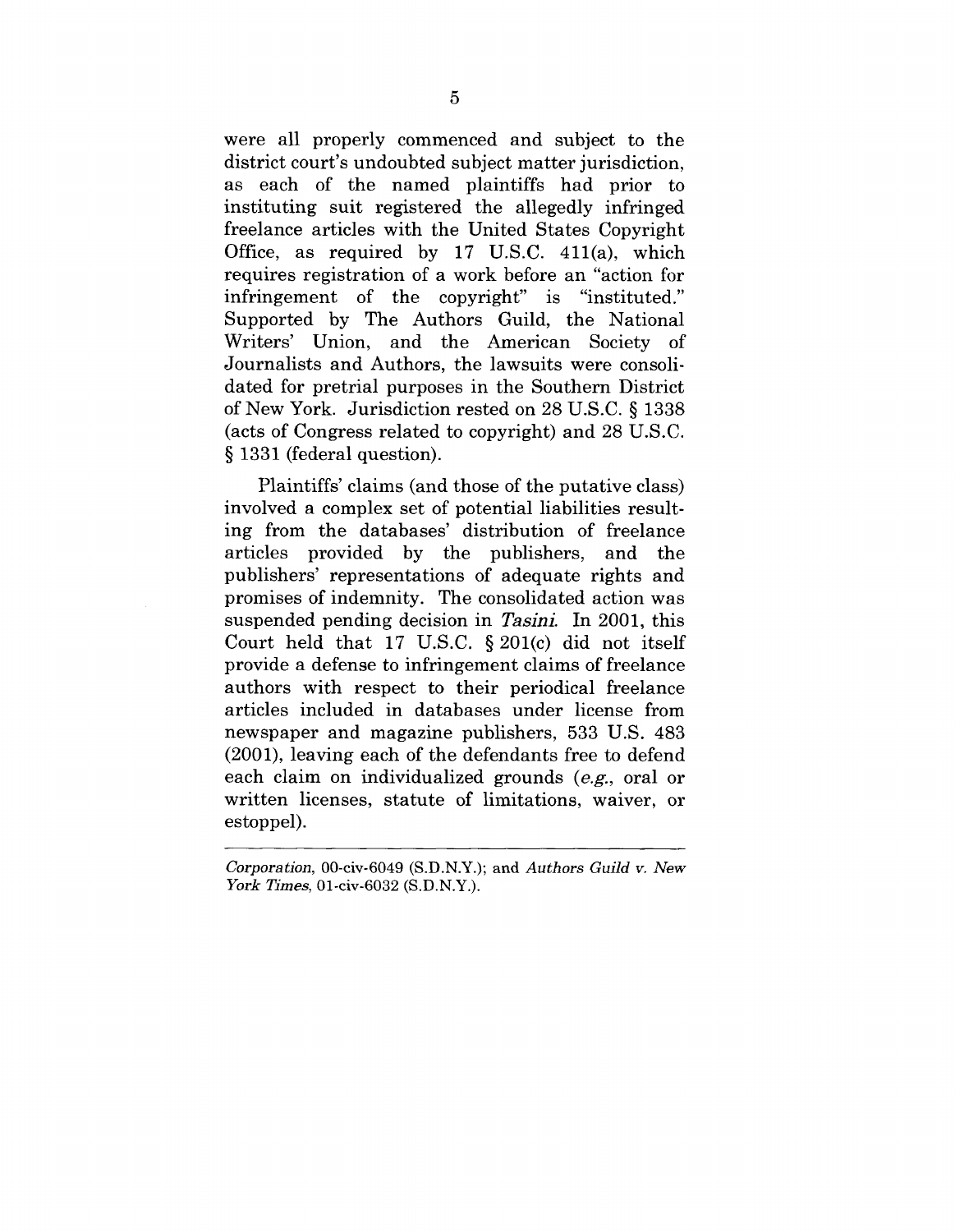The class action was reactivated after this<br>int's decision in Tasini. United States District Court's decision in Tasini. Judge George B. Daniels suggested mediation. The parties agreed, and the court approved Kenneth Feinberg to act as mediator. (A highly respected and effective mediator, Mr. Feinberg was appointed by then-Attorney General Ashcroft as Special Master of the September 11 Victim's Compensation Fund.)

Four years of intensive, complex and costly mediation ensued. The mediation included discussions and negotiations between the parties as well as other publishers not named as defendants but who had delivered their contents to the databases with representations of adequate rights and promises of indemnity, and therefore held interests indispensable to both global resolution of the asserted claims and restoration of the integrity of the electronic archives on which scholars and the public had come to rely. The mediation was further complicated because it effectively entailed separate yet interdependent sets of negotiations between freelance author groups, print publishers (and their insurers), and the electronic databases (and their insurers) in order to agree on terms and raise the funds necessary to compensate freelance authors and restore the rich electronic archival records. Tasini had recognized that archives had been seriously harmed by redactions made under the specter of continuing liability, and had expressly suggested that the problem could be addressed by "[t]he parties (Authors and Publishers) [entering] into an agreement allowing continued electronic reproduction of the Authors' works." Tasini, 533 U.S. at 505.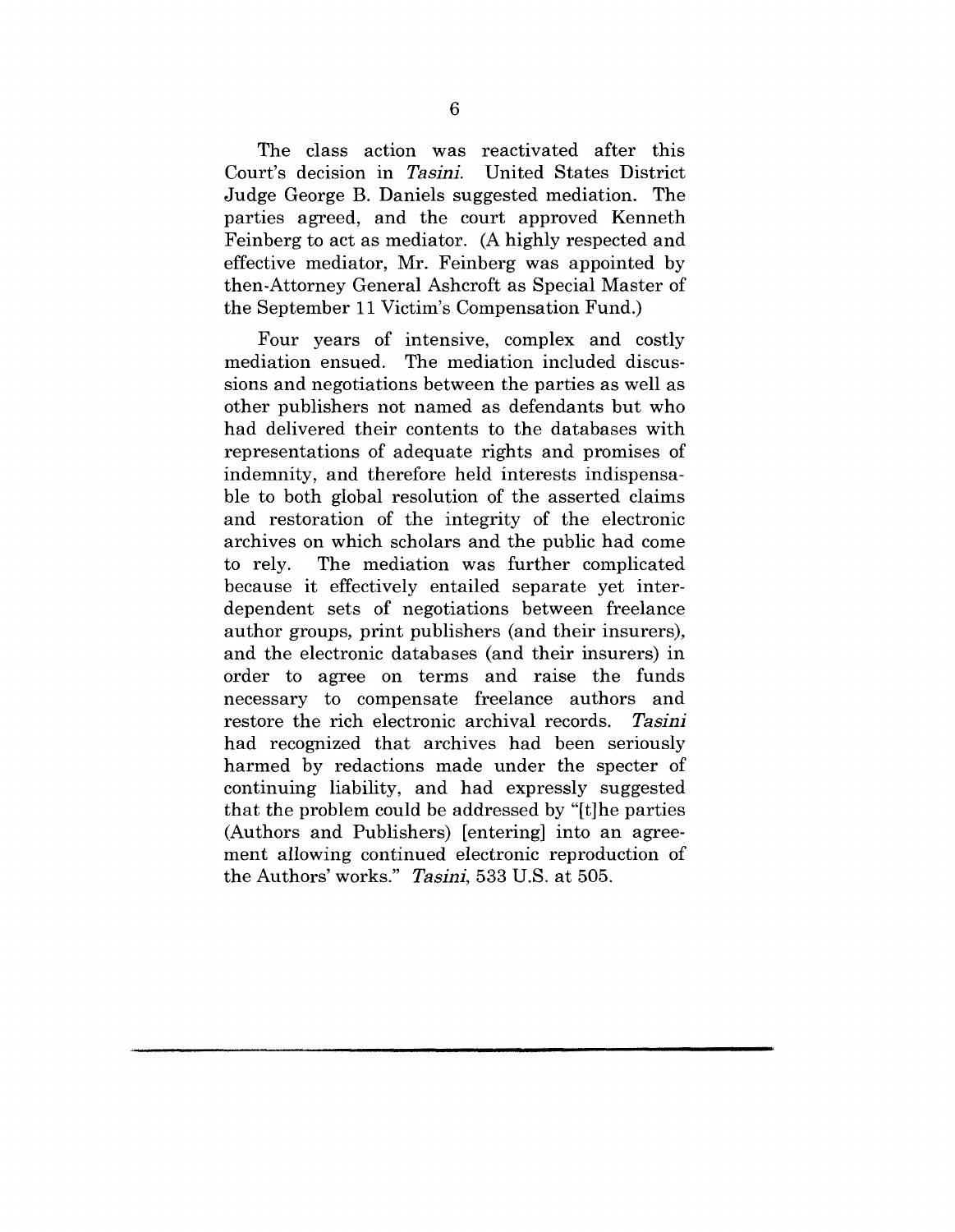In March 2005, after a herculean effort, the authors, database proprietors, and nearly 40 publishers who consented to fund more than half of the agreed-to settlement amount reached a comprehensive settlement agreement. Freelance authors would gain the right to submit claims for all freelance articles in the databases for which they had not licensed electronic rights in writing, regardless of whether (a) copyright in the article had already been registered in the Copyright Office, (b) claims on those articles had been previously asserted in the action, (c) there were oral licenses or other available defenses, or (d) the article had ever been accessed. Every freelance article in the databases was eligible for compensation, pursuant to an agreed-on schedule. Authors were also entitled to deny future use of their articles. In exchange, all past, present, and future claims of freelance authors for articles presently in the databases would be released. Those releases would effectively permit the restoration of articles taken down, and would also permit publishers and the databases to retain in the electronic archives freelance articles that had not yet been taken down (save for the few as to which future use was expressly denied).

During the claims period, which ended September 30, 2005, thousands of freelance authors submitted detailed claim forms, electronically or on paper, seeking compensation with respect to hundreds of thousands of newspaper and magazine articles, which has not been (and unless this Court grants review and reverses will not be) paid.

4. Objections were filed on behalf of ten authors. Although the objectors raised more than thirty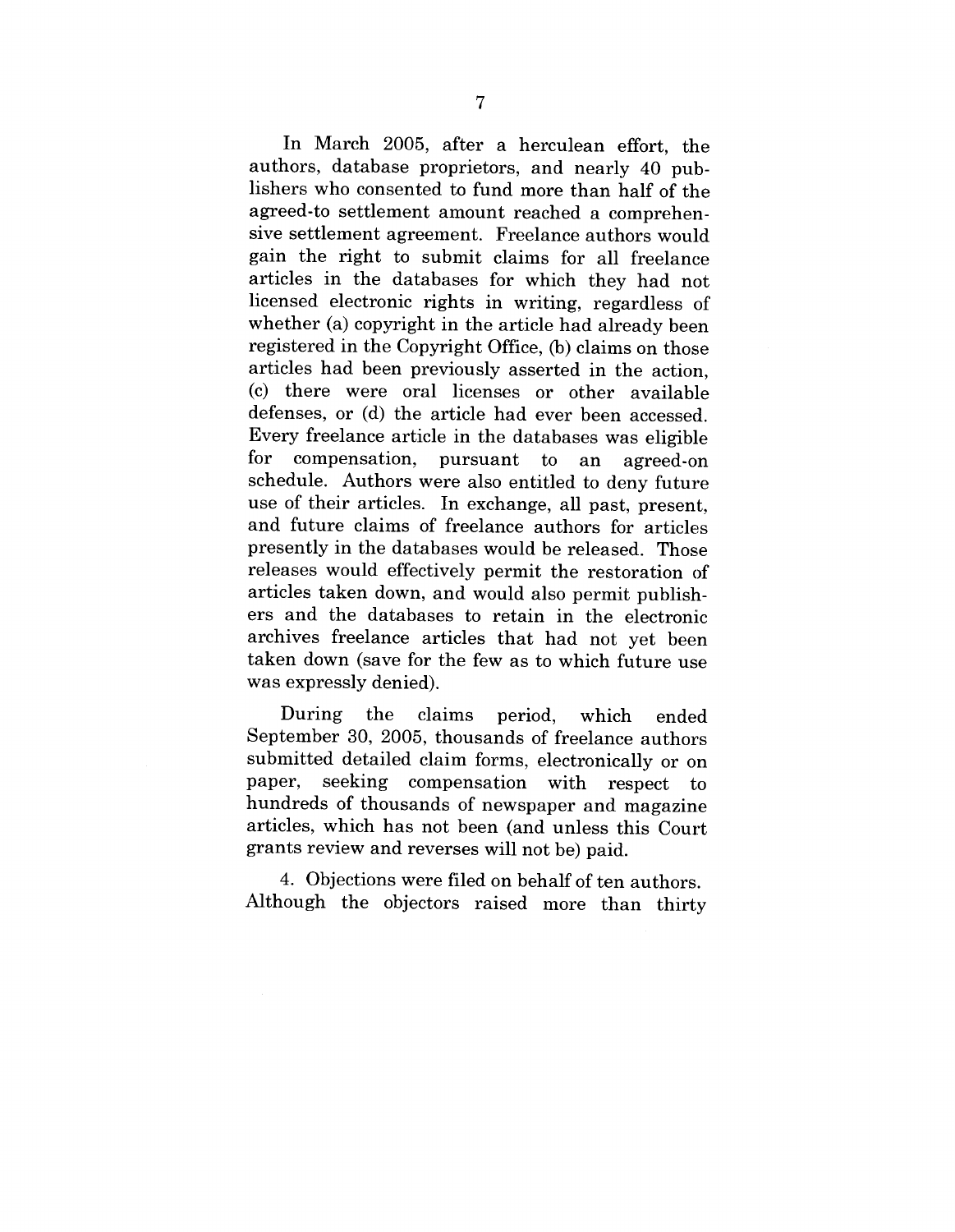discrete objections in opposition to the motion for approval, they did not challenge the court's jurisdiction to approve a settlement compensating unregistered works. After carefully considering the objectors' many contentions and holding a day-long argument, the district court overruled the objections, certified a class of freelance authors under Rule 23(a) and (b), approved the settlement as fair, reasonable, and adequate under Rule 23(e), and entered final judgment. Pet. App. 48a-58a.

5. The objectors appealed, complaining of the insufficient payments for unregistered works and the release of future claims, but again not arguing that the district court lacked jurisdiction to certify the class or approve the settlement. Shortly before oral argument, the Second Circuit panel *sua sponte* requested briefing on "whether the district court had subject matter jurisdiction over claims concerning the infringement of unregistered copyrights." Pet. App. 46a-47a.

After receiving the parties' submissions and hearing oral argument, Judge Chester J. Straub (for himself and Judge Ralph K. Winter) filed a majority opinion on November 29, 2007, vacating the district court's certification of the class and approval of the settlement on the ground that the court lacked jurisdiction "to certify a class consisting of claims arising from the infringement of unregistered copyrights and to approve a settlement with respect to those claims." Pet. App. 5a. The Second Circuit held that the register-before-instituting-suit provision of copyright law eliminates the otherwise plain judicial power to approve the settlement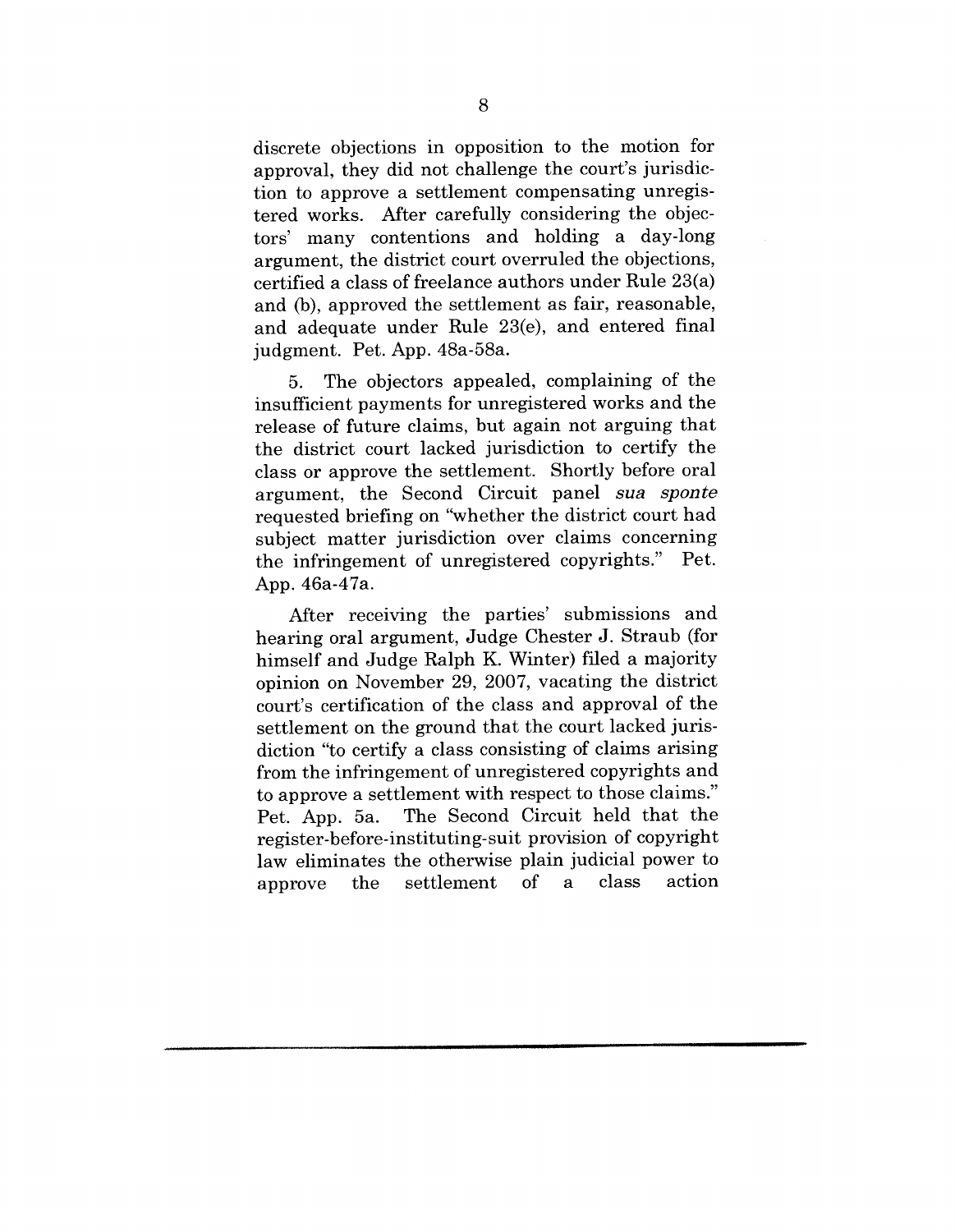compensating and releasing claims that the court did not then have jurisdiction to adjudicate.

Greatly misreading previously established circuit precedent that 17 U.S.C.  $\S$  411(a) is "a jurisdictional prerequisite to the right of the holder to enforce the copyright in federal court" (Pet. App. 19a), the majority applied that requirement to the claims of not only the named plaintiffs but also every author potentially benefiting by the settlement, and further held that supplemental jurisdiction under 28 U.S.C. § 1367 was therefore unavailable. Pet. App. 20a-27a.

Petitioners (and plaintiffs-appellees as well) had argued that  $§$  411(a) – which applies only to "*institut[ing]*" an infringement action – was fully complied with because plaintiffs had registered each of their allegedly infringed works in suit prior to filing the lawsuit, as the Complaint alleged. They contended that the district court therefore possessed its usual power, in a case properly within its subject matter jurisdiction under 28 U.S.C. § 1338 and in full compliance with 17 U.S.C.  $\S$  411(a), to approve a settlement agreement that released claims that the court lacked subject matter court lacked subject matter jurisdiction to<br>adjudicate, just as courts in proper cases have granted injunctions protecting all of the plaintiffs copyrighted works, and not just registered works.

The majority rejected those arguments, holding that section 411(a) "requires that each class member's claim arise from a registered copyright" in order for the district court to approve a settlement agreement providing any relief to the class. Pet. App. 24a. The majority then held that 28 U.S.C. § 1367 "did not provide the District Court with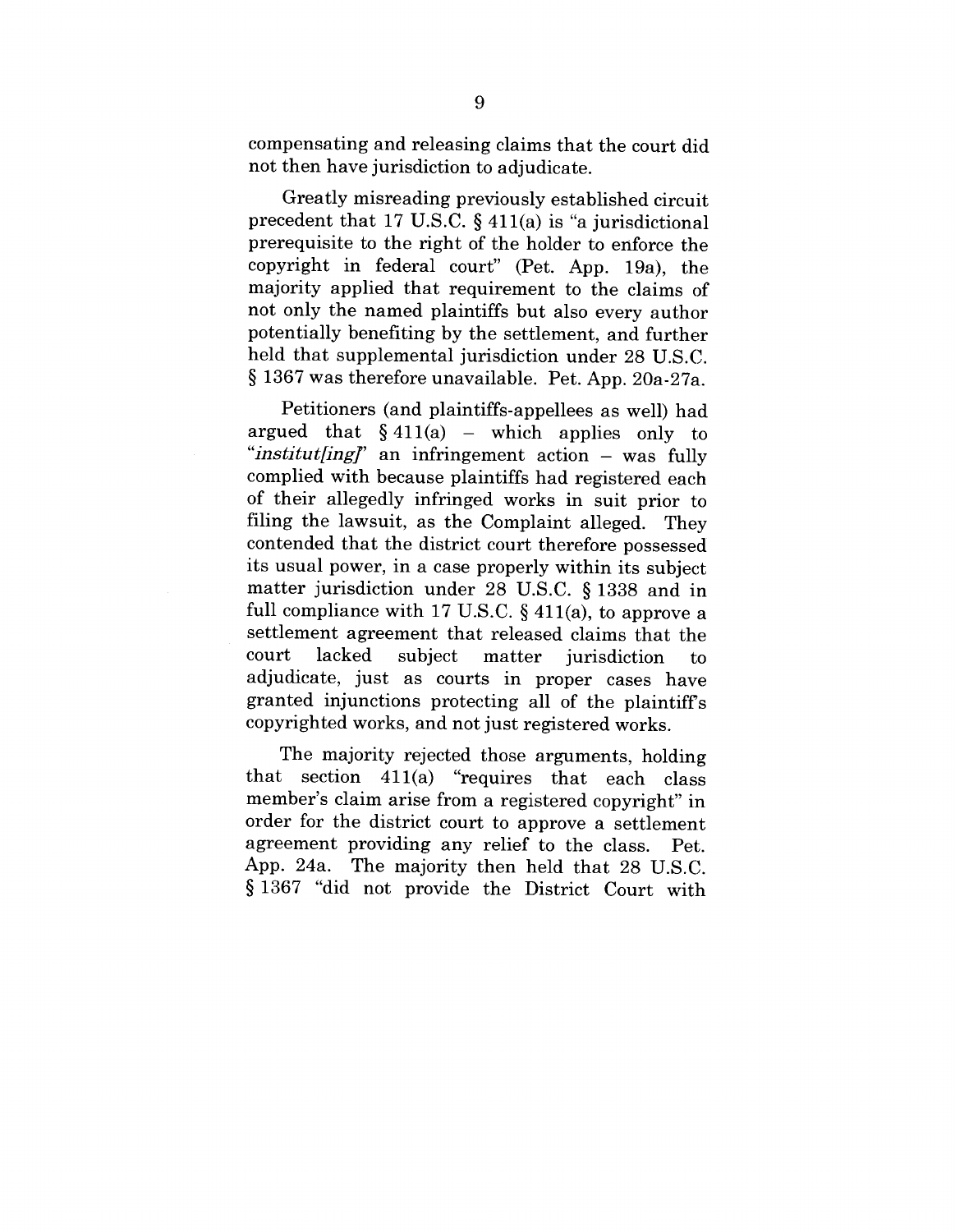jurisdiction over the claims arising from the alleged infringement of unregistered copyrights" because § 411(a) is a "federal statute" that precludes supplemental jurisdiction under the "except as expressly provided otherwise by Federal statute" clause of § 1367(a).2 Pet. App. 25a-27a.

Judge John M. Walker, Jr. dissented on the ground that "the fact that some of the otherwise presumably valid copyrights have not been registered is an insufficient basis for undoing this classaction settlement." Pet. App. 28a. Judge Walker noted that the Second Circuit had "recent[ly held] that not all members of a settlement-only class need to possess a valid cause of action under the applicable law," *id., citing Denney v. Deutsche Bank A.G.,* 443 F.3d 253 (2d Cir. 2006), and would have held that  $§$  411(a)'s "registration requirement is more akin to a claim-processing rule than a jurisdictional prerequisite," under *Bowles v. Russell,* 127 S. Ct. 2360 (2007), *Eberhart v. United States,* 546 U.S. 12 (2005), and *Kontriek v. Ryan,* 540 U.S. 443 (2004). Pet. App. 28a-29a. He concluded that the eases relied upon by the majority to support its ruling that

<sup>2 28</sup> U.S.C. § 1367(a) provides:

<sup>(</sup>a) Except as . . . expressly provided otherwise by Federal statute, in any civil action of which the district courts have original jurisdiction, the district courts shall have supplemental jurisdiction over all other claims that are so related to claims in the action within such original jurisdiction that they form part of the same case or controversy under Article III of the United States Constitution. Such supplemental jurisdiction shall include claims that involve the joinder or intervention of additional parties.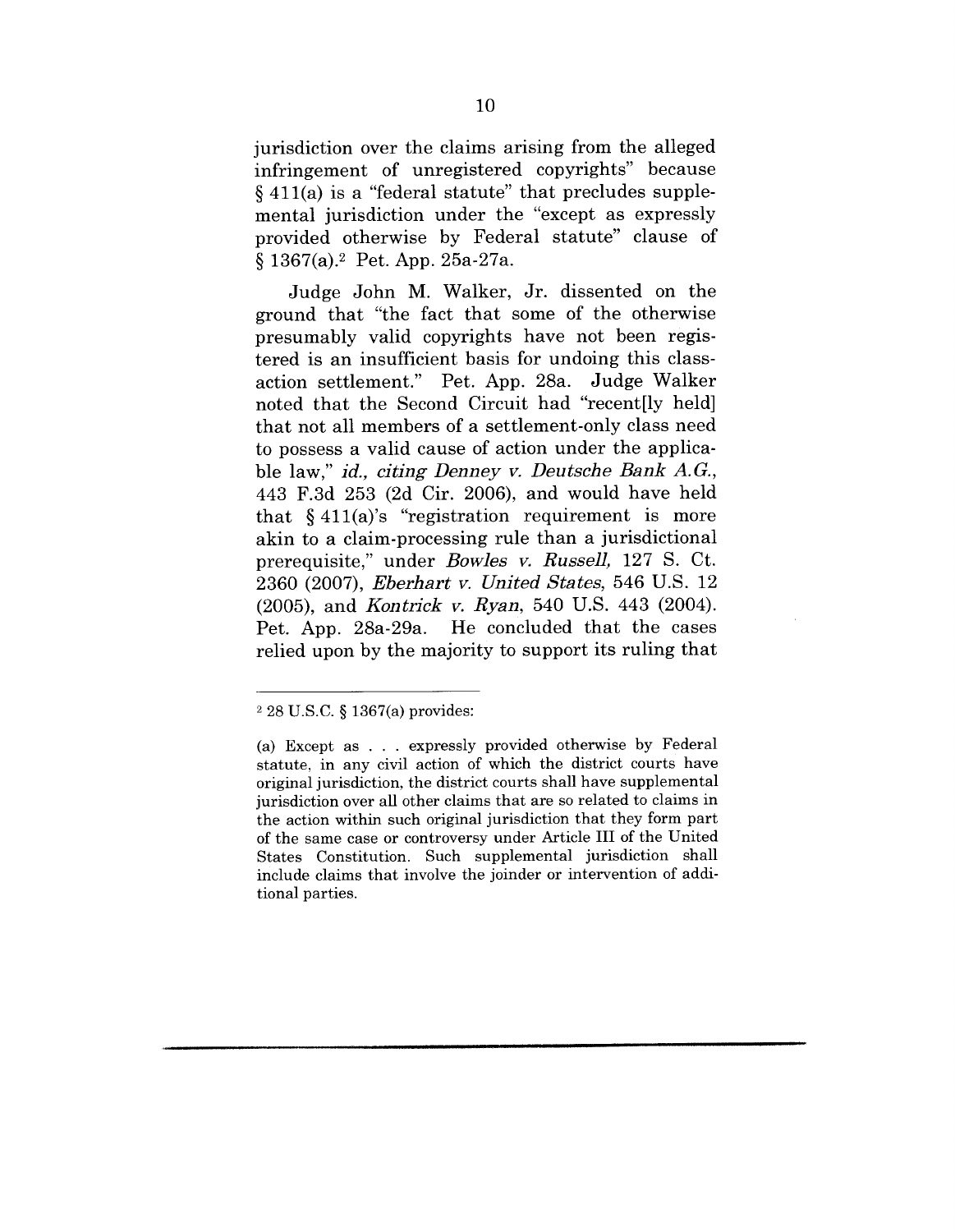the District Court lacked jurisdiction, *Weinberger v. Sslti,* 422 U.S. 749 (1975), *Well-Made Toy Mfg. Corp. v. Goffa Int'] Corp.,* 354 F.3d 112 (2d Cir. 2003), and *Morris v. Business Concepts, Inc.,* 259 F.3d 65 (2d Cir. 2001), were in any event distinguishable, since those cases entailed the power to adjudicate claims, where this one concerns the power to settle a case already within a court's jurisdiction. Pet. App. 42a-45a.

Plaintiffs, defendants and objectors all petitioned for rehearing and rehearing in banc. They argued that the case was properly instituted in compliance with § 411(a), and therefore the district court had the power to approve a Rule 23 settlement providing compensation for named plaintiffs and class members, and the release of claims beyond those that the court could have adjudicated. See Matsu*shits,* 516 U.S. 367. By summary orders dated March 24 and April 15, 2008, the Second Circuit denied the petitions. Pet. App. 59a-61a.

#### **REASONS FOR GRANTING THE PETITION**

Recognizing that the settlement of complex cases is in the public interest and that broad releases are often necessary to achieve such settlements, this Court held in *Mstsushita EIoc. Indus. Co. v. Epstein,* 516 U.S. 367 (1996), that the power to settle cases necessarily entails the power to approve releases of claims beyond the approving court's jurisdiction to adjudicate, so long as due process is satisfied. The courts of appeals and state courts have repeatedly agreed. In conflict with those rulings, the Second Circuit's decision here holds that the district court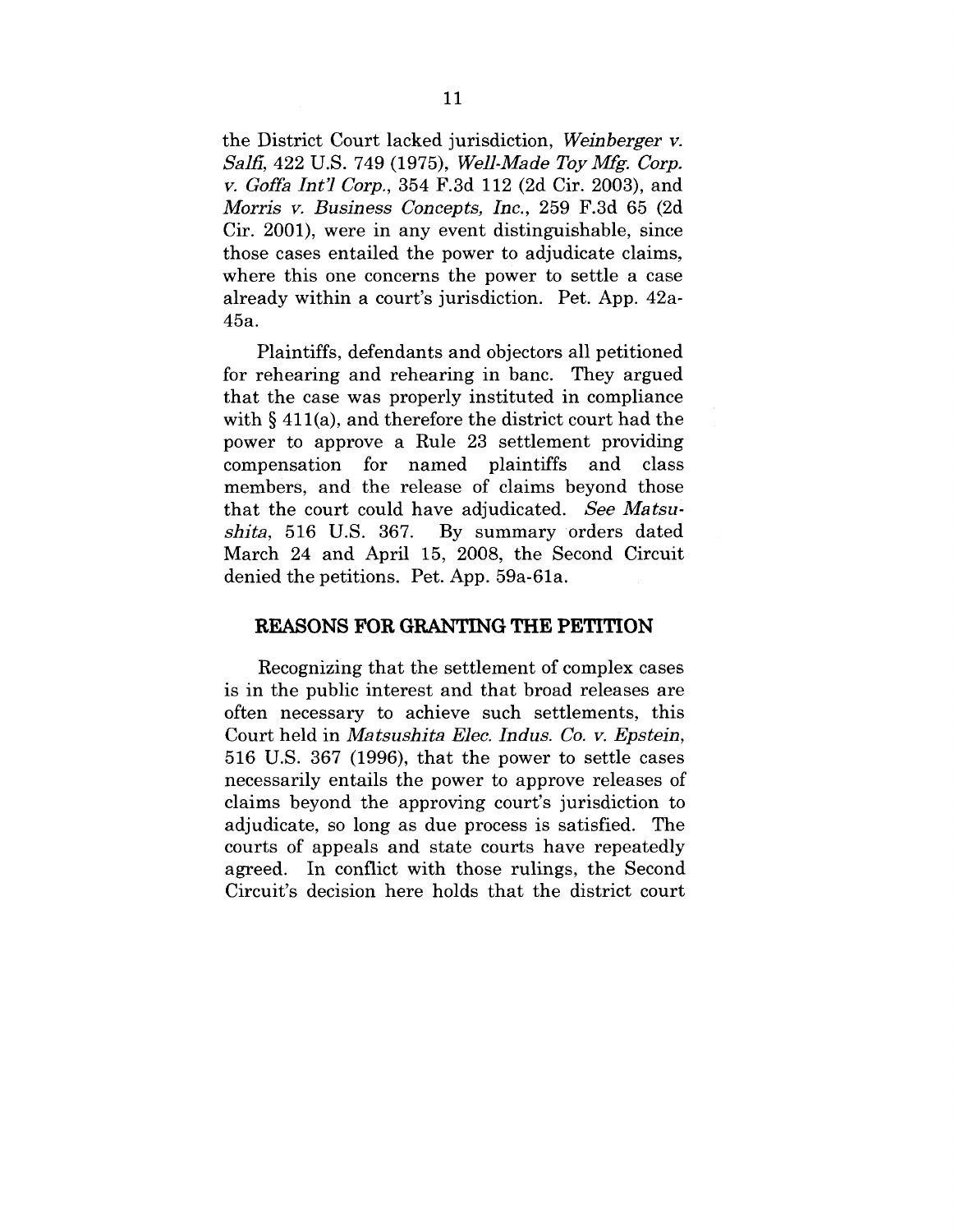could not approve a settlement that released claims then beyond the court's subject matter jurisdiction to adjudicate. That conflict provides a powerful reason for this Court to grant review.

In addition to that conflict are two other factors compelling this Court's review: the tension between the decision below and this Court's expectation in *Tasini* that "[t]he parties (Authors and Publishers) may *enter into an agreement allowing continued electronic reproduction of the Authors" works,"* 533 U.S. at 505, and the public benefit afforded by the settlement (and the corresponding harm caused by the decision that the settlement is beyond the district court's jurisdiction to approve),

To restore the integrity of the national archival electronic record of the nation's magazines and newspapers, class-wide releases are indispensable. The publishers and databases were willing to pay handsomely to each freelance author claiming compensation. But the Second Circuit's decision makes any settlement restoring those archives unachievable. Because all the relevant players in the newspaper and magazine publishing industry were involved and subject to that ruling, this is not a dispute that can further percolate before this. Court need intervene. Leaving the Second Circuit's decision intact would leave the electronic availability of complete newspaper and magazine contents through the late 1990s substantially incomplete at least through the expiration of copyright term for those articles many decades from now.

This Court and other courts have repeatedly held that courts have the power in approving settlement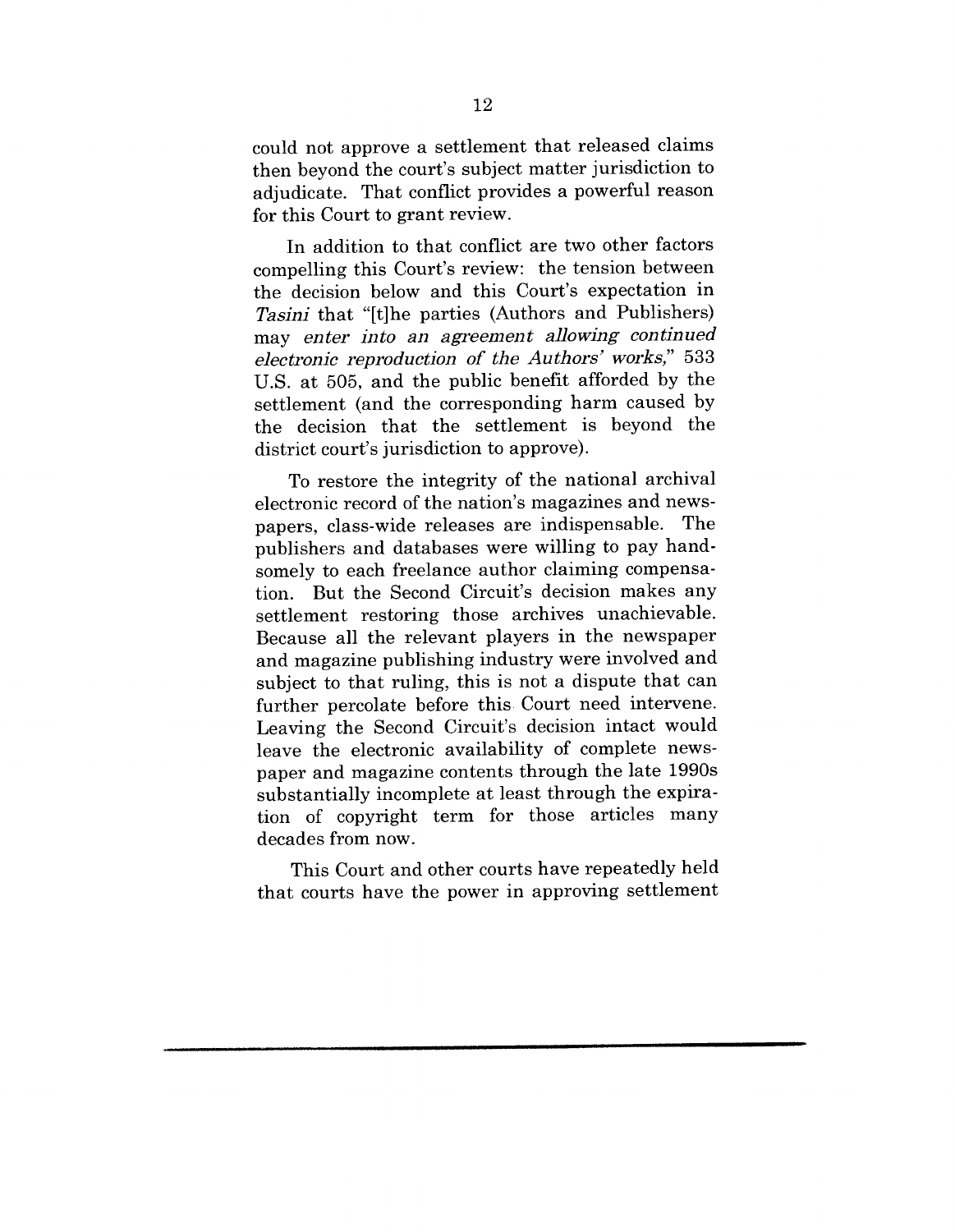agreements to release claims that they lack jurisdiction to adjudicate. The Second Circuit's decision that such power does not exist in copyright cases because of  $\S 411(a)$  – even though plaintiffs meticulously complied with that provision when the case was instituted five years before the settlement agreement was reached and presented to the district court - conflicts with those decisions and presents an important issue warranting this Court's review.

## **THE DECISION THAT THE DISTRICT COURT LACKED JURISDICTION TO APPROVE A SETTLEMENT RELEASING CLAIMS IT COULD NOT ADJUDICATE CONFLICTS WITH DECISIONS OF THIS AND OTHER COURTS**

## **A. The Decision Conflicts with Established Law Regarding the Settlement and Release of Claims**

The Second Circuit erred, and its decision conflicts with *Matsushita* and decisions of other courts, by ignoring the settled law permitting the release of claims over which a court lacks subject matter jurisdiction and focusing instead on the narrow issue of whether the district court would have had jurisdiction to adjudicate the claims that were being settled and released.

A long line of decisions have approved the settlement and release of claims in the class action context, irrespective of whether those claims were or could have been presented due to Article III or other jurisdictional defects. See, e.g., *Matsushita*, 516 U.S. at 374-75 (state courts may release even claims subject to exclusive federal jurisdiction); *Lexecon Inc.*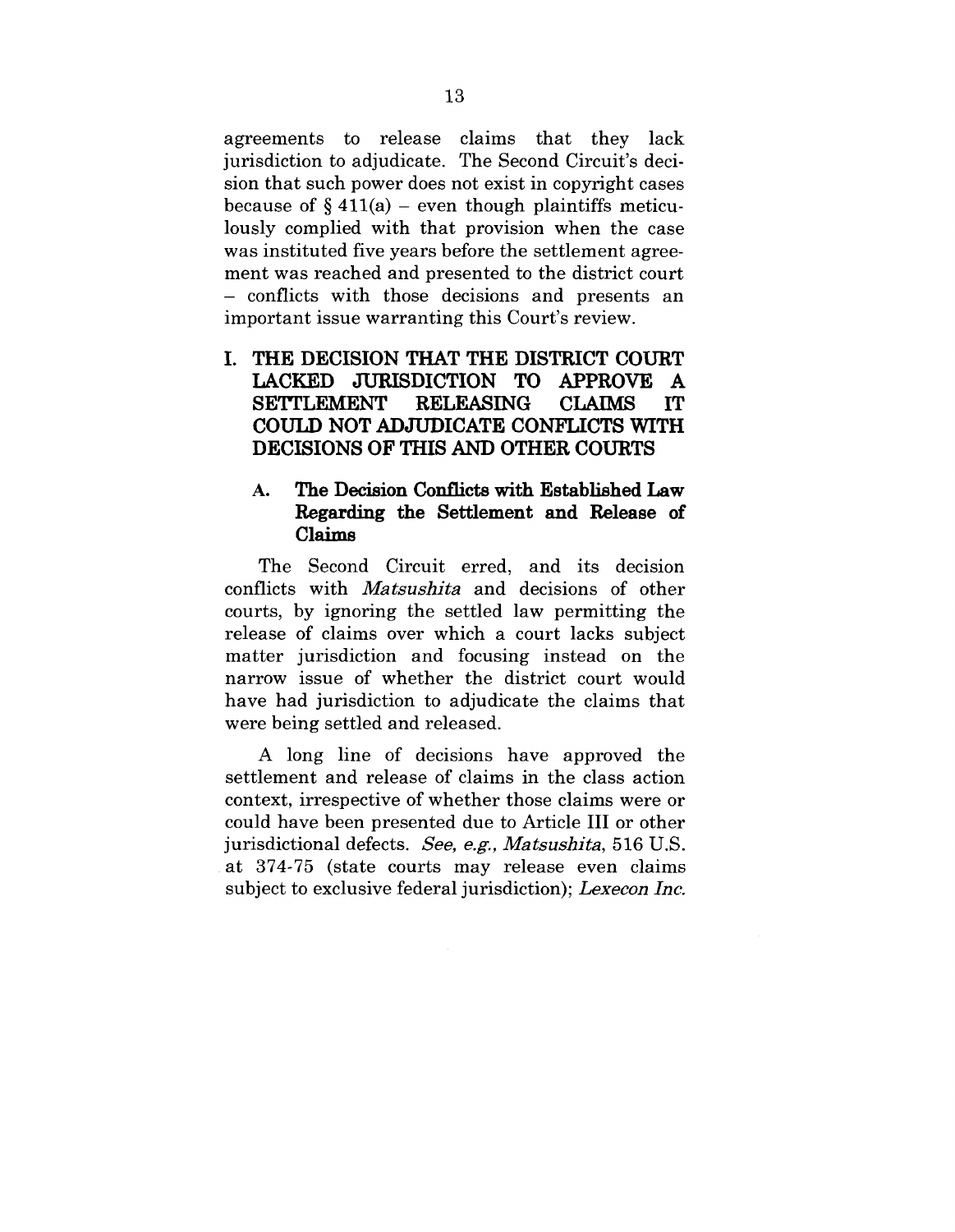*y. Milberg Weiss Bershad Hynes & Lerach,* 523 U.S. 26, 30 (1998) (holding that transferee courts lack jurisdiction to try transferred cases, but stating no objection to a transferee court's settlement of a case it lacked power to try); *In re Prudential Ins. Co. of Am. Sales Practice Litig.,* 261 F.3d 355, 366 (3d Cir. 2001) ("It is now settled that a judgment pursuant to a class settlement can bar later claims based on the allegations underlying the claims in the settled class action . . . even though the precluded claim was not presented, and could not have been presented, in the class action itself.") (citation omitted); *In re Corrugated Container Antitrust Litig.,* 643 F.2d 195, 221 (5th Cir. 1981) ("[e]ven when the court does not have power to adjudicate a claim, it may still 'approve release of that claim as a condition of settlement of (an) action (before it).""); *Class Plaintiffs v. City of Seattle,* 955 F.2d 1268, 1287 (9th Cir. 1992) (federal court may release not only claims alleged in the complaint, but also a claim "based on the identical factual predicate as that underlying the claims in the settled class action even though the claim was not presented and might not have been presentable in the class action."). *Id.* at 1287.3

*<sup>3</sup> See also Wal-Mart Stores, Inc. y. Visa U.S.A., Inc.,* 396 F.3d 96, 108-09 (2d Cir. 2005) (court had jurisdiction to approve settlement benefiting persons who asserted no claims and are thereby outside court's jurisdiction); *Grimes y. Vitallnk Commu'ns Corp.,* 17 F.3d 1553, 1563 (3d Cir. 1994) ("it is widely recognized that courts without jurisdiction to hear certain claims have the power to release those claims as part of a judgment"); *Nottingham Partners y. Trans-Lux Corp.,* 925 F.2d 29, 33-34 (1st Cir. 1991) (jurisdiction to approve releases does not require jurisdiction to adjudicate).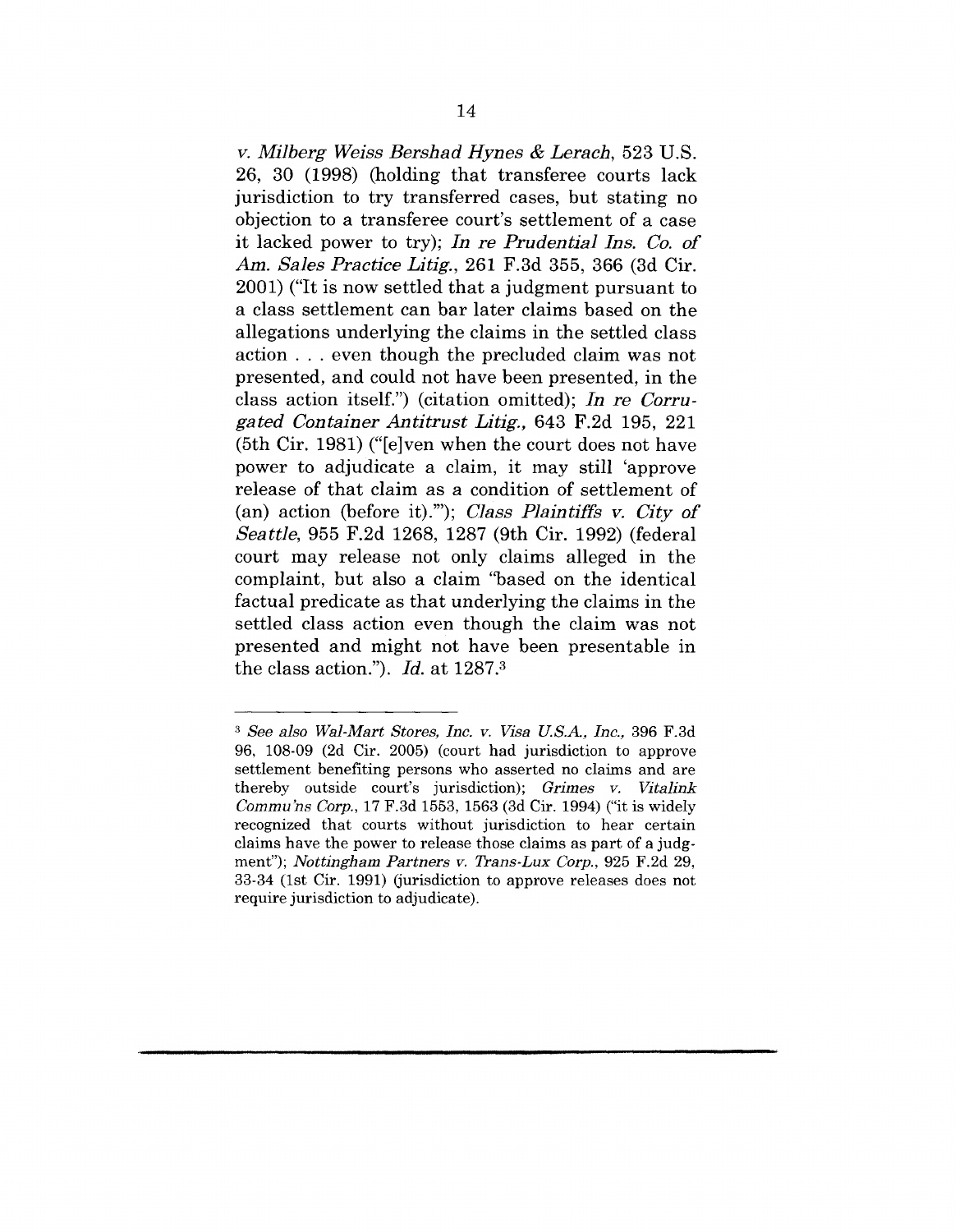As the Second Circuit had previously held in *TBK Partners Ltd. y. Western Union Corp.,* 675 F.2d 456, 460 (2d Cir. 1982)  $-$  a case contrary to and inexplicably ignored in the decision here - because of the strong public policy favoring "comprehensive settlement," courts may approve class action settlements releasing claims which they had no jurisdiction to adjudicate:

[W]e have recognized the authority of a state court to approve a settlement that releases a claim within the exclusive jurisdiction of the federal courts [and] therefore conclude that in order to achieve a comprehensive settlement that would prevent relitigation of settled questions at the core of a class action, a court may permit the release of a claim based on the identical factual predicate as that underlying the claims in the settled class action even though the claim.., might not have been presentable in the class action.

*TBK Partners,* 675 F.2d at 460 (citations omitted; To use the formulation of a leading commentator, although the district court lacked "jurisdiction to try [damage claims regarding unregistered works,] it had (through the 'alchemy of settlement') the authority to dispose of them." Judith Resnik, Procedure as Contract, 80 Notre Dame L. Rev. 598, 628 (2005) (footnote omitted).

*Matsushita* and the long line of cases that precede and follow it consider the power of courts with regard to settlement "broadly [under] the law of 'releases' rather than narrowly [as an] issue of federal court jurisdiction." *Wllliams y. GE Capital*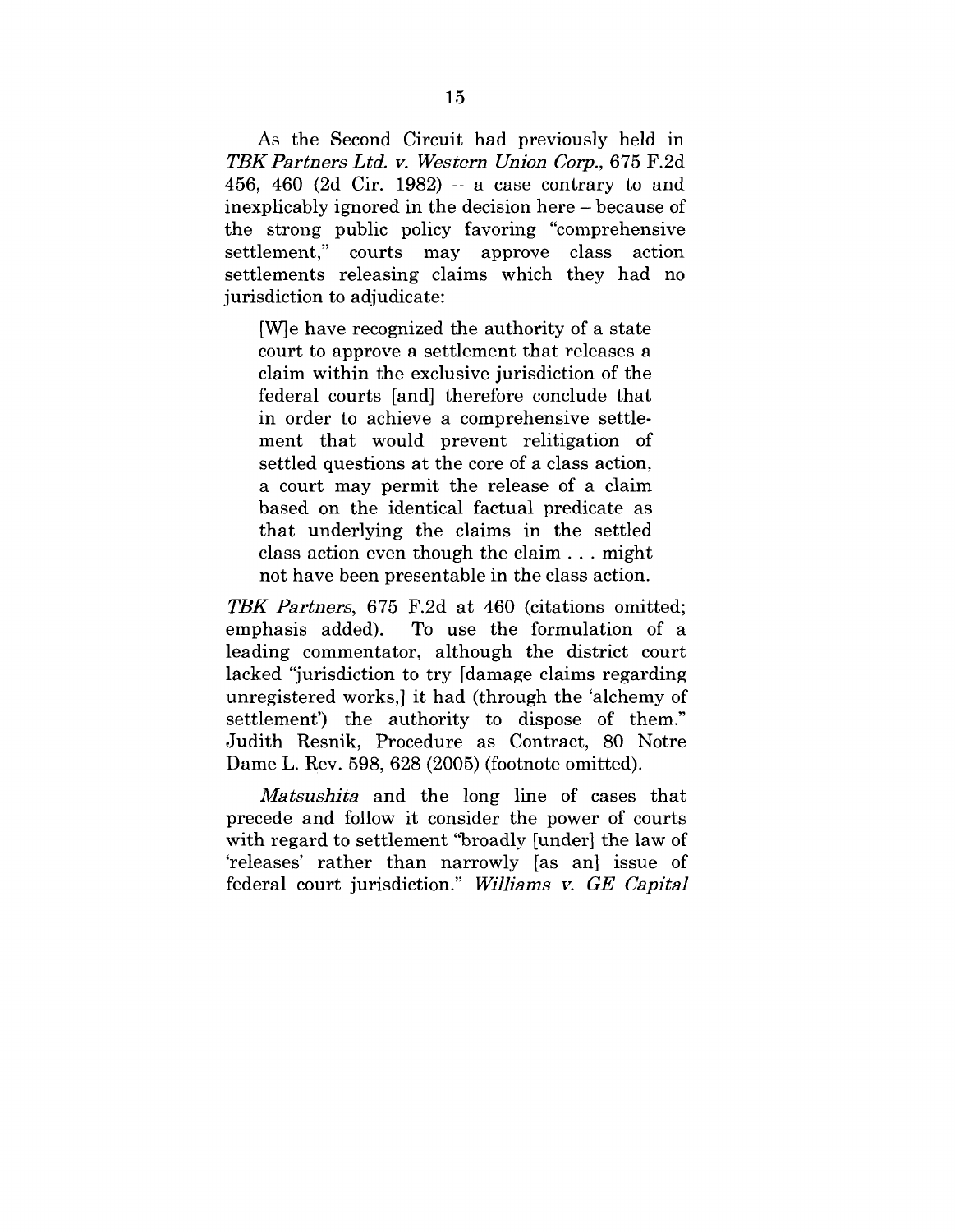*Auto Lease,* 159 F.3d 266, 268-69, 273-74 (7th Cir. 1998) (treating members of a settlement class as beneficiaries of the parties' settlement agreement, rather than as parties). Approving a settlement in which the parties contract for the release of claims not previously placed before the court, in order to obtain complete peace for the defendant at a cost that the plaintiffs will accept, is not the same as adjudicating claims over which a court lacks jurisdiction. This Court has so held at least twice.

*Matsushita,* 516 U.S. at 381, held that the exclusive jurisdiction of federal courts to adjudicate federal securities fraud claims does not preclude state courts from approving releases of such claims. The Court decided that a state court's approval of a classwide release of claims that the Court could not have adjudicated is not the jurisdictionally barred adjudication of those claims. Similarly, in *Local No. 93, Int7 Assoc. of Firefighters v. City of Cleveland,* 478 U.S. 501 (1986) *("Firefighterd'),* this Court held that federal courts could approve elasswide settlement agreements providing for relief that the statute prohibited the court from granting, since it was the parties' agreement, not judicial adjudication, that produced the terms agreed upon:

More importantly, it is the agreement of the parties, rather than the force of the law upon which the complaint was originally based, that creates the obligations embodied in a consent decree. Consequently, whatever the limitations Congress placed in § 706(g) on the power of federal courts to impose obligations on employers or unions to remedy violations of Title VII, these simply do not apply when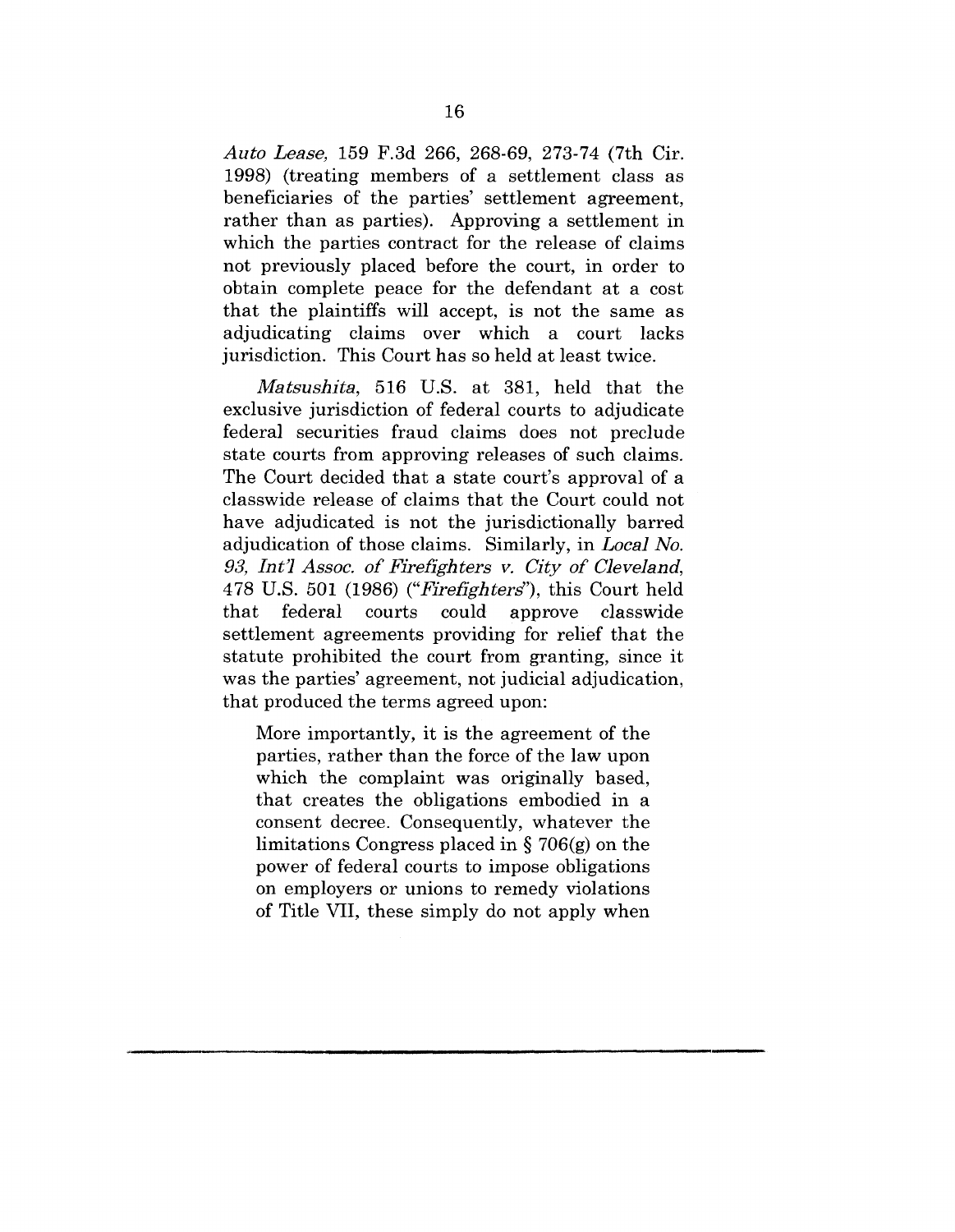the obligations are created by a consent decree.

478 U.S. at 522-23; see *also id.* at 526 ("the court is not barred from entering a consent decree merely because it might lack authority . . . to do so after a trial.").

In conflict with that approach, the Second Circuit here totally ignored the law of releases. Instead, it took a hyper-technical approach to  $\S$  411(a), treating it as "jurisdictional" in the sense not only that other courts have (as a precondition to the court's power to adjudicate copyright infringement claims), but also more broadly as eliminating the long-recognized judicial power to approve a consensual resolution of the plaintiffs' dispute providing for the release of claims that the court lacked power to adjudicate.

The conflict between those two approaches requires this Court's resolution. The split between the Second Circuit's denial of jurisdiction to approve a settlement agreement in this case, on the one hand, and *Matsushita, Firefighters,* and cases such as *Williams* on the other, is particularly notable. Unlike those and the other cases discussed above, where the settling court may never have been able to acquire jurisdiction over certain of the settled claims, the § 411(a) registration obstacle here is curable in theory, and could be overcome by registering unregistered works (if the necessary information to identify freelance articles and contact class members were comprehensively available, which it. unfortunately is not). The issue here is whether Congress intended the  $§ 411(a)$  precondition to *instituting* suit also to bar approval of a class action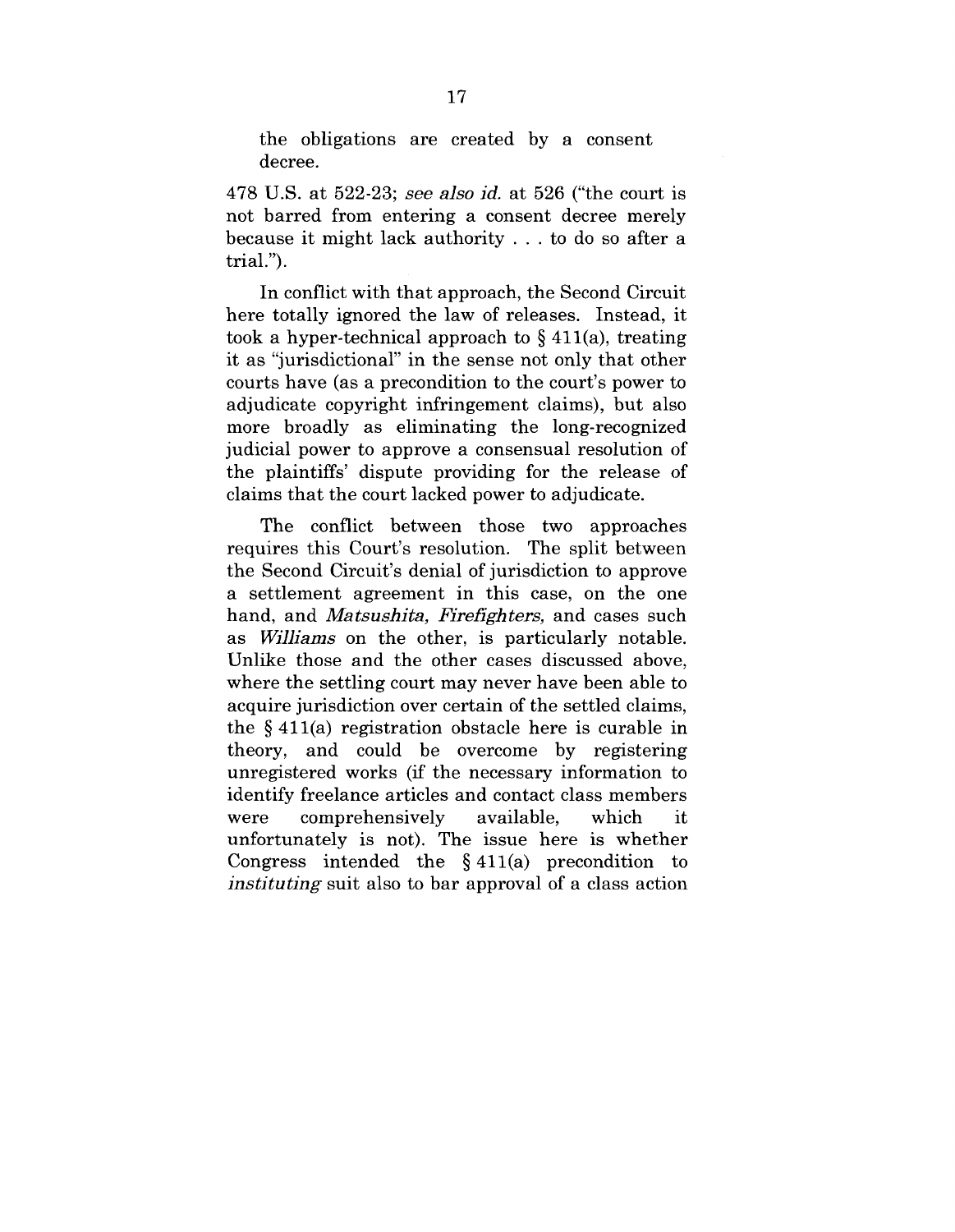settlement resolving an industry-wide problem that could not otherwise be addressed. This case was properly instituted under  $§ 411(a)$ , and its consensual resolution, completely consistent with the Court's prescription in *Tasini,* is obviously in the interests of authors, publishers, the electronic archives, and readers and researchers generally.

One can agree that  $\S 411(a)$  is a precondition to the institution of a copyright infringement action and to the judicial grant of damage remedies for unregistered works, as petitioners do, without profligately expanding § 411(a) to prohibit judicial approval of a private settlement, in a properly instituted action after five years of complex mediation, merely because that settlement provides for the compensation and release of claims involving unregistered works. *Cf. Arbaugh y. Y & H Corp.,* 546 U.S. 500, 510 (2006) ("Jurisdiction," this Court has observed, 'is a word of many, too many, meanings'") (citations omitted).

There had indisputably been no jurisdictional defect from institution of the suit until the motion for preliminary approval in 2005. Because of the *Matsu~hita* principle, neither the district court nor the parties here perceived a jurisdictional impediment to the comprehensive settlement, just as the Ninth Circuit and its lower court noticed no jurisdictional obstacle in approving a settlement that provided for compensation to class members without regard to registration. *See Steiner v. Am. Broad. Co.,* No. CV 00-05798, at 4-6 (C.D. Cal. Apr. 20, 2005) (approving settlement of copyright infringement class action that released claims on musical compositions and sound recordings without regard to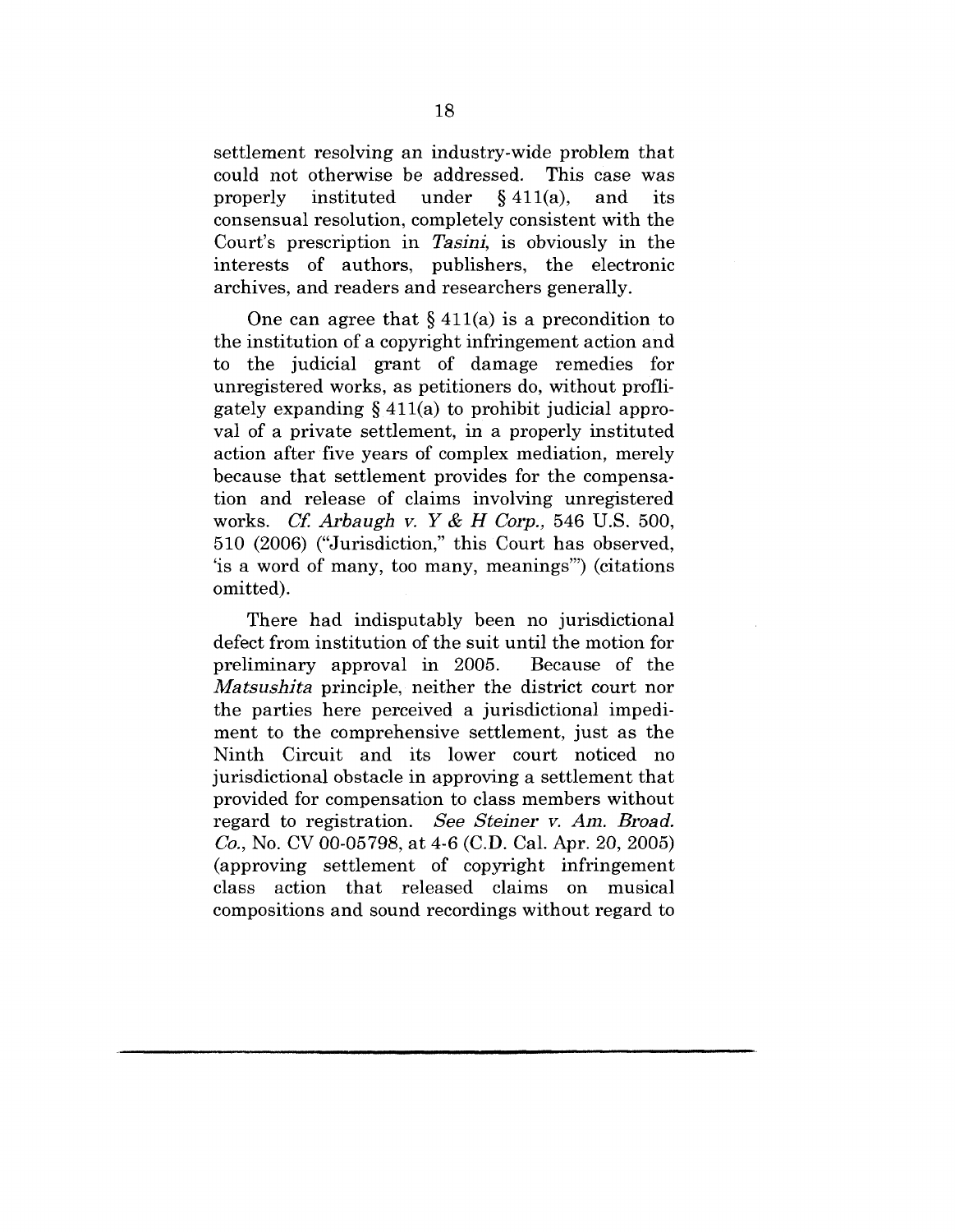whether those works were registered), *aft"d on other grounds,* No. 05-55773, 2007 U.S. App. LEXIS 21061 (gth Cir. Aug. 29, 2007). Here, as in *Steiner-* where the Ninth Circuit should have vacated the settlement if the panel here is correct  $-$  the district court, with original jurisdiction over the named plaintiffs' claims under 28 U.S.C. §§ 1331 and 1338 in compliance with §411(a), had Article III power to approve a settlement agreement that compensated and released all infringement claims of the class of authors, regardless of registration.

## **B. The Decision Misapprehends the Text and Purpose of Section** 411(a) of **the Copyright Act**

The "law of releases" canvassed above demonstrates the panel's error below, unless  $\S 411(a)$  is an exception to the general rule permitting courts to approve class action settlements that release and compensate claims outside their jurisdiction to adjudicate. The panel did not discuss the general rule and deemed the cases applying it "inapposite" without explanation. See Pet. App. 16a n. 4. Whether § 411(a) eliminates in copyright infringement cases a court's power to release claims outside its jurisdiction to adjudicate is an exceptionally important issue, and the Second Circuit's resolution of it is in obvious tension with the line of cases cited above broadly establishing such power regardless of jurisdiction to adjudicate.

The decision's extended discussion of whether § 411(a) is jurisdictional addressed a question that no party had raised and which the cases canvassed above render irrelevant. As the dissent perceived.,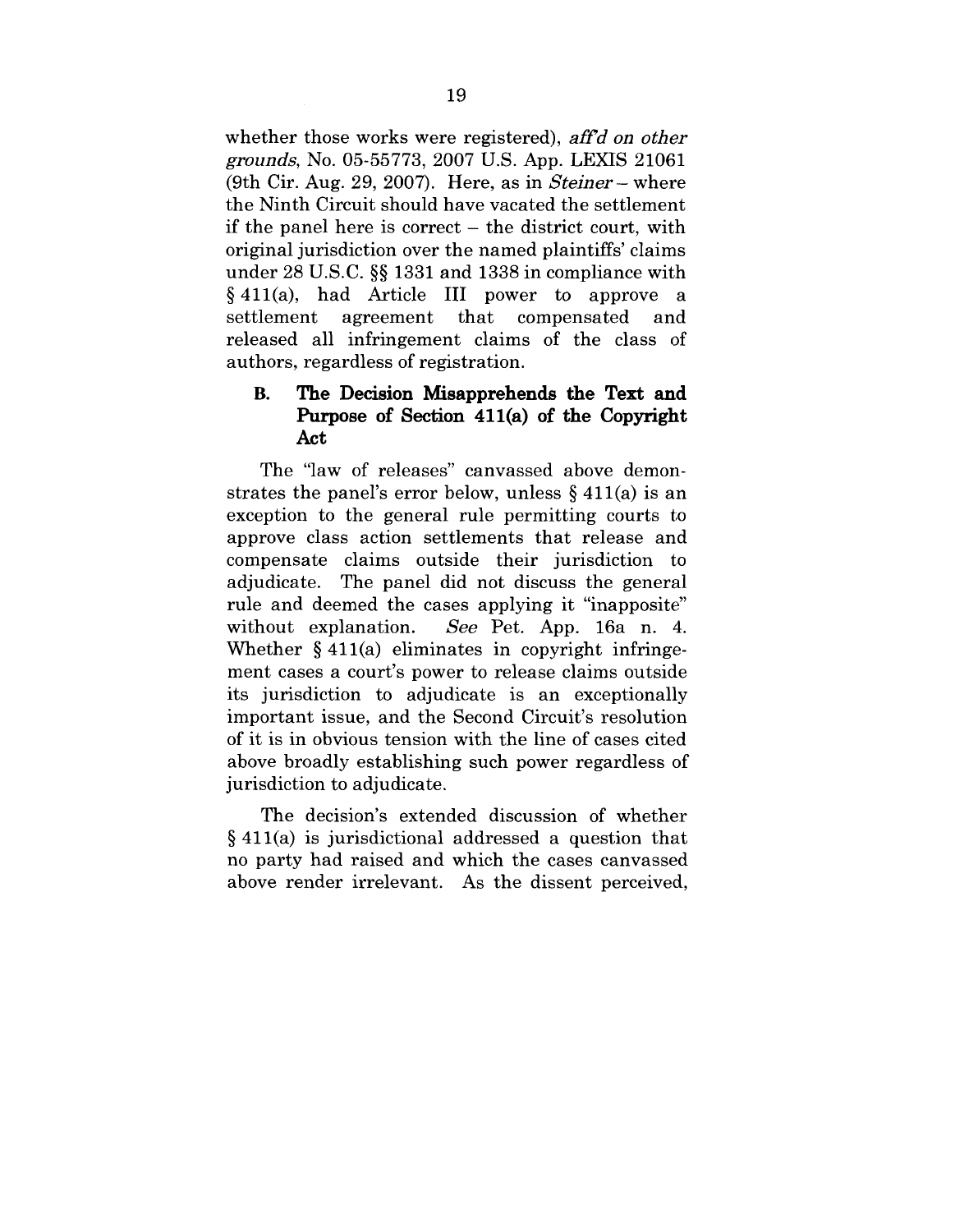the issue that the panel raised sua *sponte* should have been not whether  $\S 411(a)$  is "jurisdictional" – a word that this Court has stated has many differing meanings – but whether  $§$  411(a) deprived the district court, in a case filed many years earlier in compliance with  $\S 411(a)$  over which jurisdiction was conferred by §§ 1331 and 1338, of its otherwise clear power to approve a settlement providing for the compensation and release of claims regarding unregistered works.

The district court did not assume or exercise jurisdiction to adjudicate infringement claims or grant damages regarding unregistered works powers that defendants agree the court lacked. Rather, it dispatched to mediation, and then approved the agreement privately resolving, a lawsuit in which each claim of the named plaintiffs complied with  $\S 411(a)$  because, when the case was "institute[d]" in 2000, every U.S. work whose infringement plaintiffs complained of had been duly registered.

This Court rested its decision in *Matsushita* on that very distinction, rejecting the objection that Delaware had improperly resolved exclusively federal securities law claims: "While § 27 prohibits state courts from adjudicating claims arising under the Exchange Act, it does not prohibit state courts from approving the release of Exchange Act claims in the settlement of suits over which they have properly exercised jurisdiction. . . ." 516 U.S. at 381. The Second Circuit's approach conflicts directly with that distinction which controlled the decisions in *Matsushita* and earlier in *Firefighters.*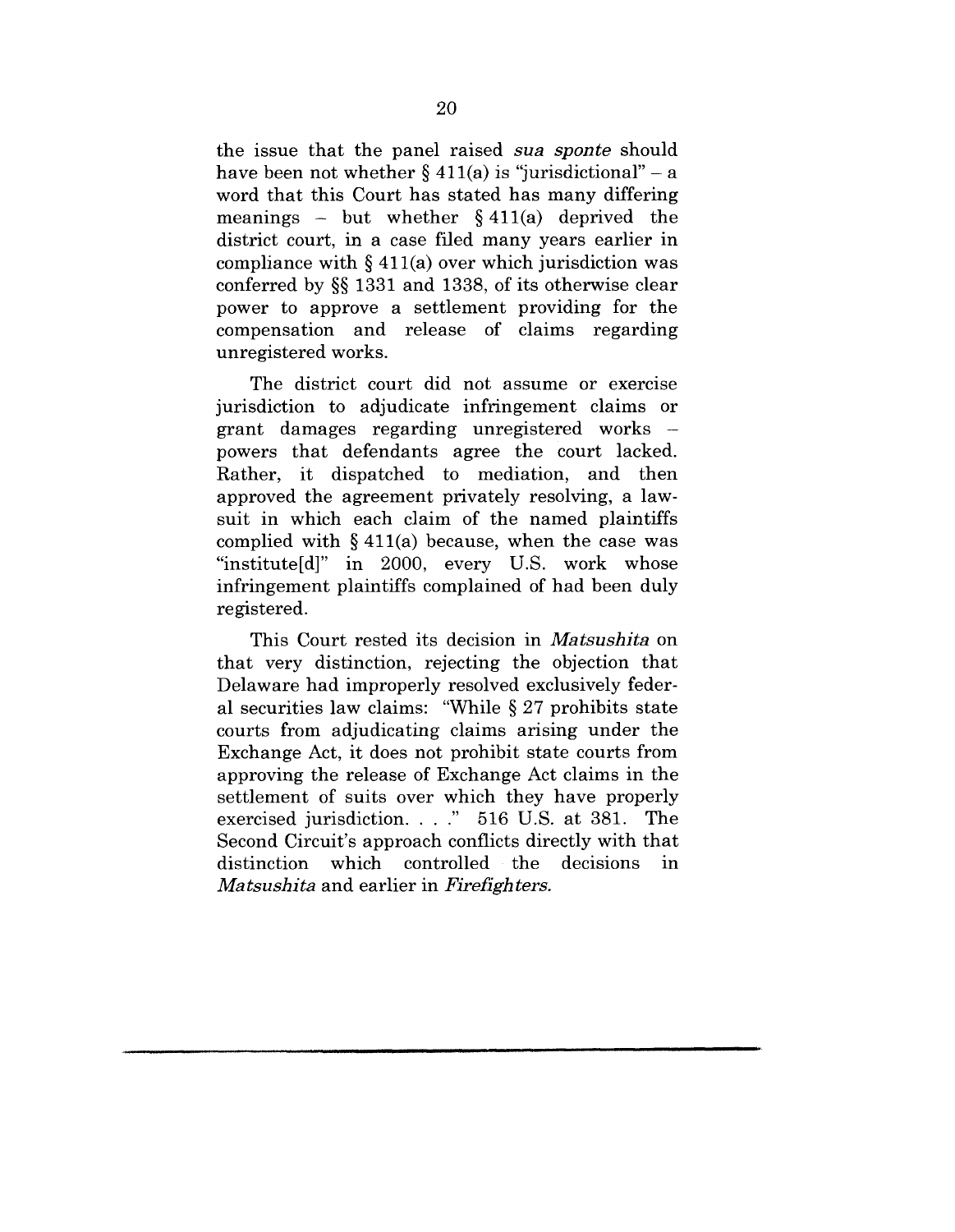Both the statutory text and the purpose underlying § 411(a) strongly suggest that Congress did not divest district courts of their usual power to consider and approve a settlement providing for the release of claims that could not at present be adjudicated.

The statutory text sets a registration precondition before an infringement action may be "instituted." Filing a complaint, not certification of a class in connection with settlement many years later, is the institution of a lawsuit. *See Herman & MacLean y. Huddleston,* 459 U.S. 375, 378 (1983) (one of six Supreme Court class action decisions, three from before the 1976 enactment of the Copyright Act, in which "instituted" consistently refers to the initial filing of a lawsuit, not to subsequent settlement class certification); *Local Union No. 38, Sheet Metal Workers' Int 7 Ass'n, AFL-CIO v. Pelella,* 350 F.3d 73, 82 (2d Cir. 2003) ("A party institutes an action when he commences a judicial proceeding."); see *also Grupo Datatlux v. Atlas Global Group, L.P.,* 541 U.S. 567, 571 (2004) (jurisdiction is determined at the time of filing, "regardless of the costs" that rule imposes). Moreover, there is strong reason to attend to the statutory verb "instituted," since the 1976 Act replaced the 1909 Act's "no action ... shall be *maintained,"* see *New York Times Co. v. Star Co.,* 195 F. 110, 111 (2d Cir. 1912) (emphasis added), with "no action.., shall be *instituted."*

Plaintiffs instituted their infringement action in full compliance with  $\S 411(a)$ . It was nearly five years later before the parties presented a proposed settlement in which, to resolve the claims within the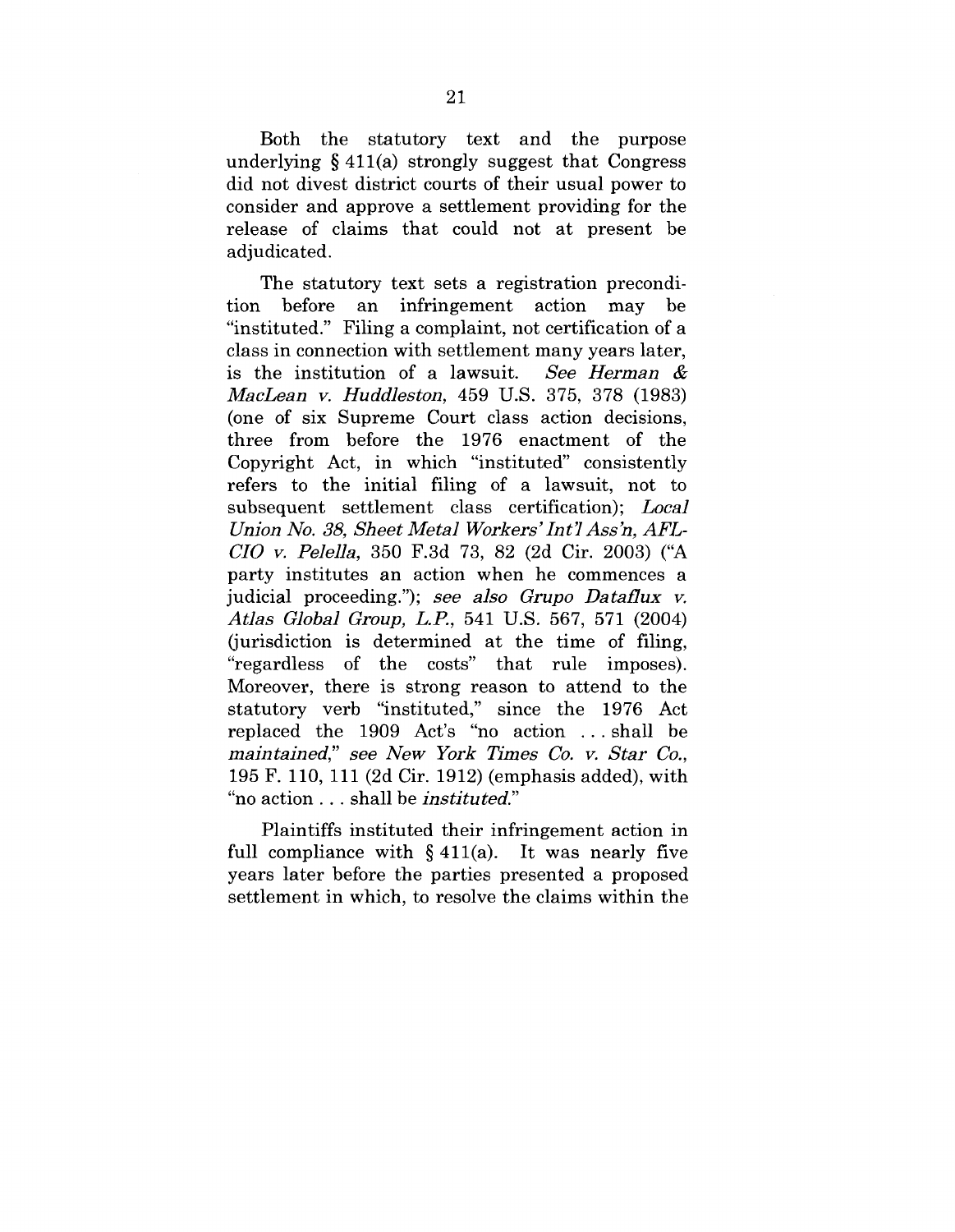court's clear jurisdiction, defendants agreed to provide payments to (and obtain releases from) a class of freelance authors. The court approved the settlement and certified the requested class of authors after reviewing the settlement for fairness and reasonableness under Rule 23(e). Just as in *Matsushita* and *Firefighters,* the district court here did not adjudicate claims beyond its jurisdiction, but simply approved a private contractual settlement as fair and reasonable. Neither approval of the settlement nor the concomitant certification of the class was the "institution" of an "action for infringement of the copyright." That happened five years earlier, in compliance with  $\S$  411(a).

The refusal to apply  $\S 411(a)$  as written – and the decision to apply it as a limitation on not only the institution of suit but also the permissible scope of settlement – conflicts with this Court's warning that "[w]e must not give jurisdictional statutes a more expansive interpretation than their text warrants." *Exxon Mobil Corp. v. Allapattal~ Sorvs.,* 545 U.S. 546, 558, 549 (2005). *Exxon* directs focus to whether "the action is one in which the district courts would have original jurisdiction," and away from whether each putative class member could herself have been a plaintiff. *Id.* at 558. *Exxon* teaches that class action settlements may compensate (and release the claims of) absent class members who could not have themselves satisfied the requirements of subject matter jurisdiction and sued, *see id.* at 558-59. Contrary to that approach, the Second Circuit stretched § 411(a) far beyond its text and intent, as if it repealed, in copyright infringement cases, courts' settled authority to advance the public interest by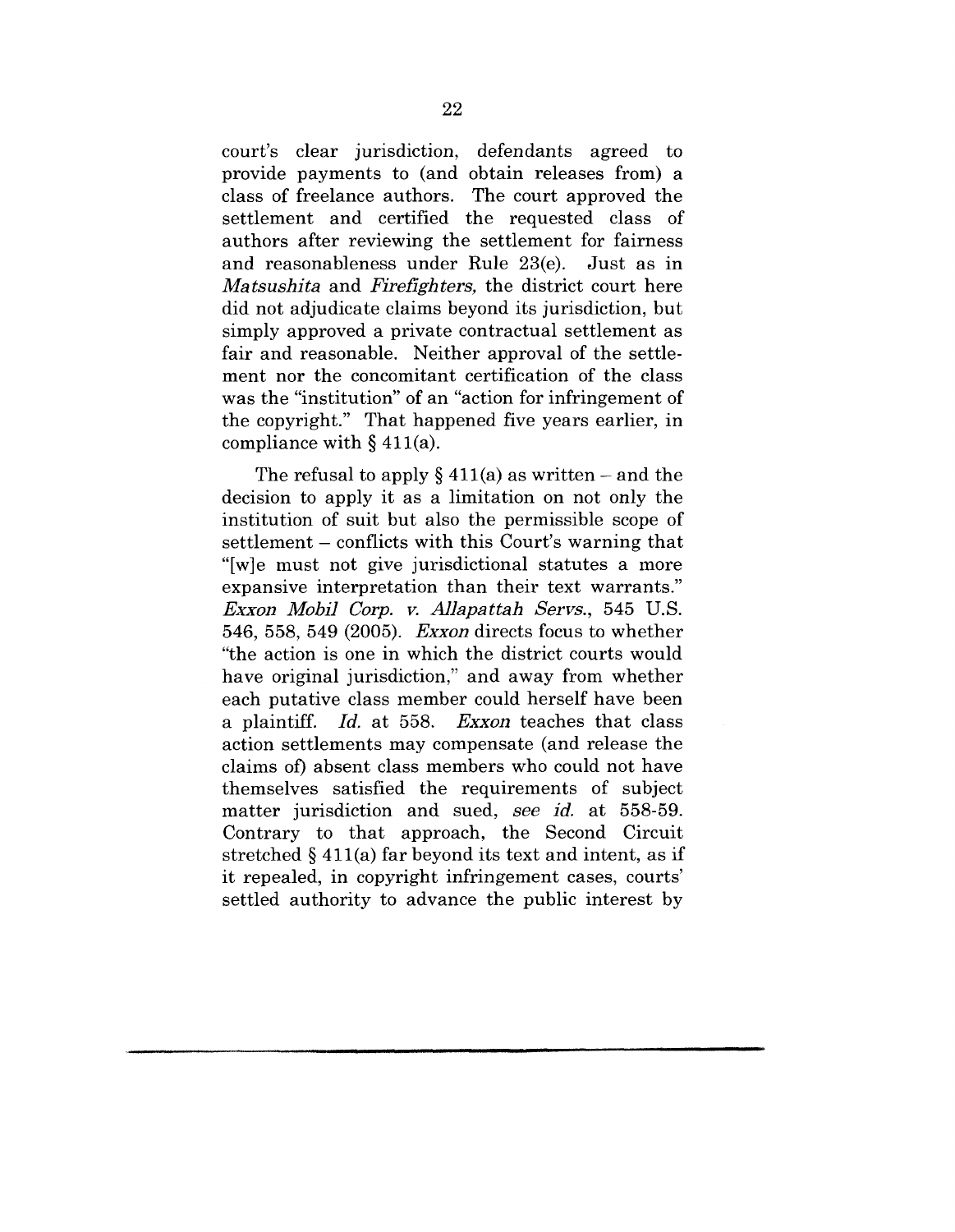settling cases, even when the settlement agreement broadly compensates and releases claims that the courts could not adjudicate.

Nor does  $\S 411(a)$ 's text or purpose suggest any congressional purpose to strip district courts of their usual power to approve settlements releasing claims (even claims beyond the court's power to adjudicate). Section 411(a)'s purpose is to induce registration and deposit, which it does by providing that "a copyright owner who has not registered his claim can have a valid cause of action against someone who has infringed his copyright, but he cannot enforce his rights in the courts until he has made registration." H. Rep. No. 94-1476, at 157 (1976), reprinted in 1976 U.S.C.C.A.N. 5659, 5773. Consistent with statutory text and purpose, the settlement entailed no judicial enforcement of unregistered copyrights, no adjudication of infringement claims regarding such works, and no judicial grant of copyright remedies. See *Ma tsushita, supra.4*

<sup>4</sup> The leading commentator agrees that once jurisdiction is properly obtained in compliance with § 411(a) at the outset of litigation, a court "may order remedies such as seizure or injunction as permitted by statute, without reference to whether the precise items seized or enjoined are covered by a registration certificate." 2 Nimmer on Copyright ¶ 7.16[C][3] (footnotes omitted). *Afortiori, §* 411(a) should not be overread to preclude courts from exercising in copyright cases the general powers conferred by Article III (such as approving settlements) that do not reflect the grant of copyright remedies. *See also* Supplementary Report of the Register of Copyrights on the General Revision of the U. S. Copyright Law: 1965 Revision Bill, 89th Cong., 1st Sess., page 126 (only "the special remedies of statutory damages under section 504(c) and attorney's fees under section 505 should be dependent on registration").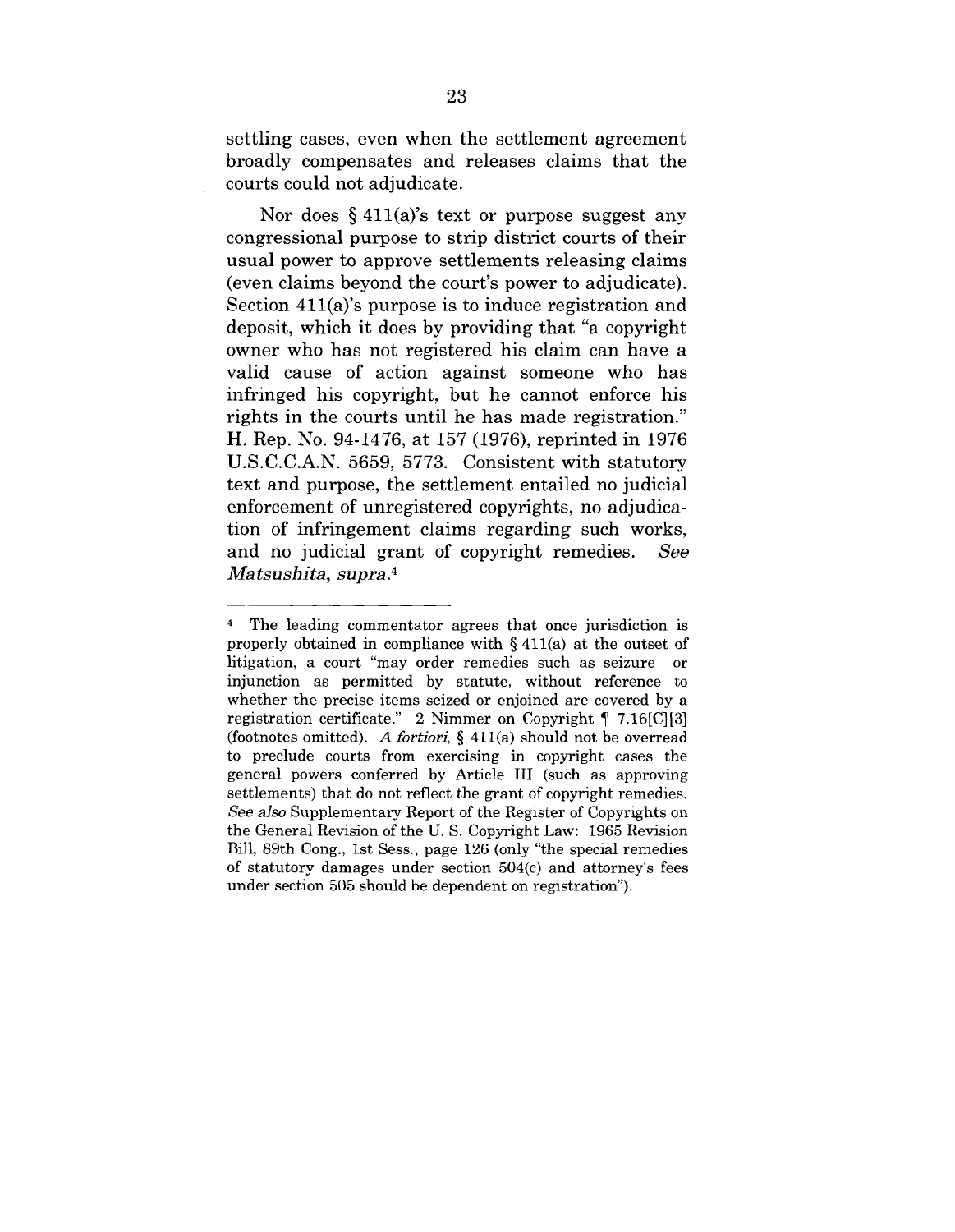Construing § 411(a) to preclude settlement of claims where releases covering unregistered works are required is contrary to the approach taken in *W~shingtonian Publ'g Co. v. Pearson,* 306 U.S. 30, 41 (1939). *Pearson* rejected a comparably overreaching application of a registration statute because it "would not square with the words actually used in the statute, would cause conflict with its general purpose, and in practice produce unfortunate consequences." The Court preferred a construction that provided "adequate" compulsion to one that would have "a more drastic effect [that] would tend to defeat the broad purpose of the enactment." *Id.*

Avoiding similarly undue "drastic" and unwarranted impact, courts have consistently read  $\S$  411(a) to preclude adjudication of damage claims but not the grant of otherwise appropriate injunctive relief regarding future or unregistered works or the approval of broad settlement agreements, because to do so would defeat the broad purpose of copyright law.<sup>5</sup> By contrast, the Second Circuit's overreaching application of  $\S 411(a)$  ignores its language, conflicts with its purpose, defeats protection of copyrighted works (where, as here, damages for any individual work might not exceed the cost of registration), precludes agreed-on compensation to authors, and deprives the public of the benefits of the restored

<sup>&</sup>lt;sup>5</sup> Among the cases approving injunctions reaching unregistered works are *Perfect 10, Inc. v. Amazon.corn, Inc.,* 508 F.3d 1146, 1154 n.1 (9th Cir. 2007); *Olan Mills, Inc. v. Linn Photo Co.,* 23 F.3d 1345, 1349 (Sth Cir. 1994); and *Pac. and S. Co. v. Duncan,* 744 F.2d 1490, 1499 n.17 (11th Cir. 1984).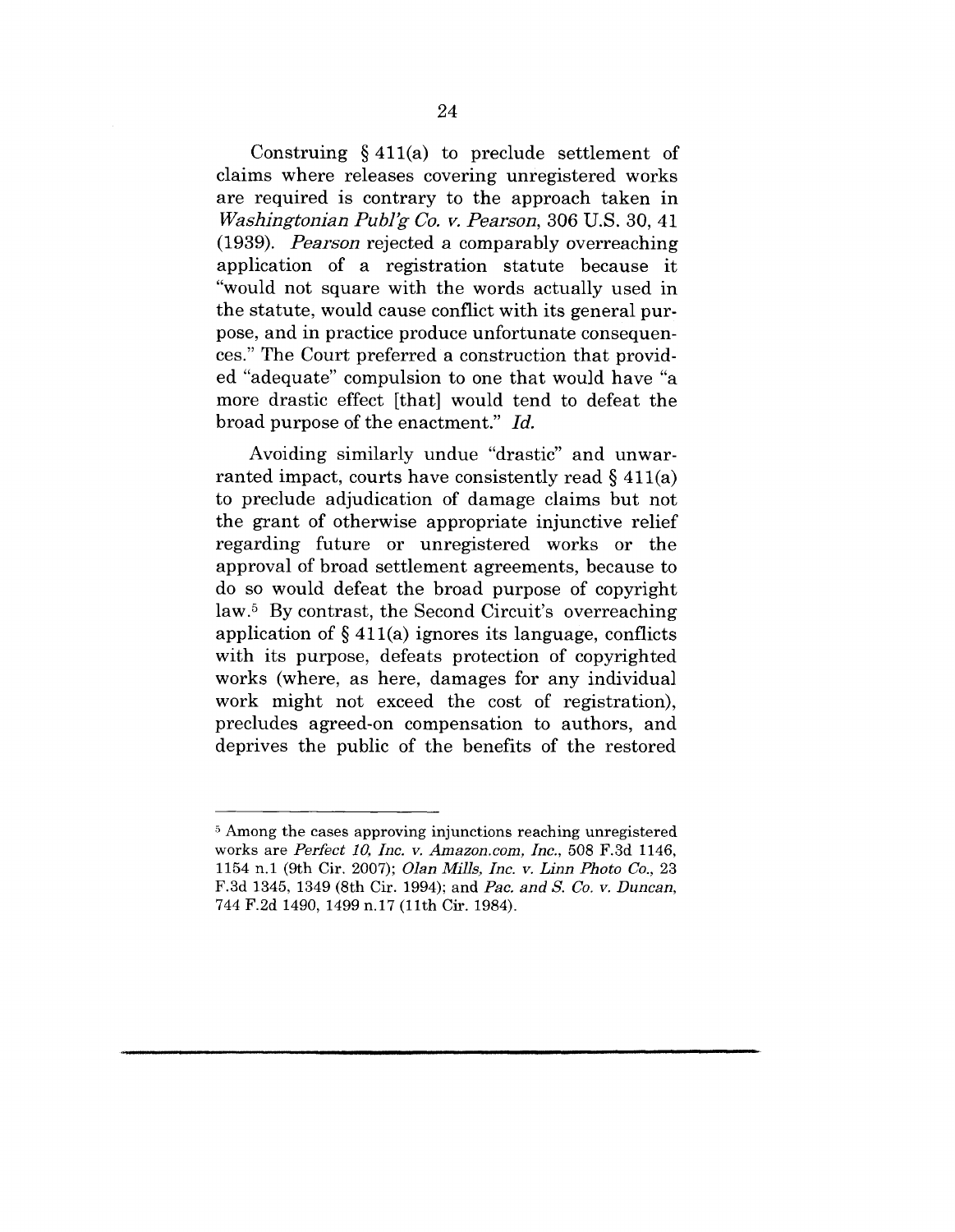electronic archives that the settlement would make possible.

## **C. The Decision Cannot Be Reconciled With This Court's Precedent Governing the Phrase "Except as Expressly Provided"**

The "law of releases" canvassed above makes plain that the Second Circuit erred in looking to independent jurisdiction with respect to the released claims. But even if it was correct (and all those other cases wrong), its decision that supplemental jurisdiction is unavailable misreads 28 U.S.C. § 1367, overreads § 411(a), and is irreconcilable with *Breuer v. Jim's Concrete of Brevard, Inc.,* 538 U.S. 691,696-97 (2003).

Like the removal statute at issue in *Breuer,* 28 U.S.C. § 1367 confers federal jurisdiction broadly unless Congress has "expressly provided otherwise": "except as . . . expressly provided otherwise by Federal Statute," courts have supplemental jurisdiction "over all other claims that are so related to claims in the action within such original jurisdiction that they form part of the same case or controversy *Such supplemental jurisdiction shall include claims that involve the joinder or intervention of additional partied'* (emphasis added).

*Breuer* held that every word in the phrase "except as otherwise expressly provided by Act of Congress" had to "be taken seriously." But the Second Circuit pointed to nothing whatever in the text of  $\S 411(a)$ , and there is nothing, that "expressly" provides for the inapplicability of supplemental jurisdiction in connection with approving settlements in eases properly instituted under § 411(a). To the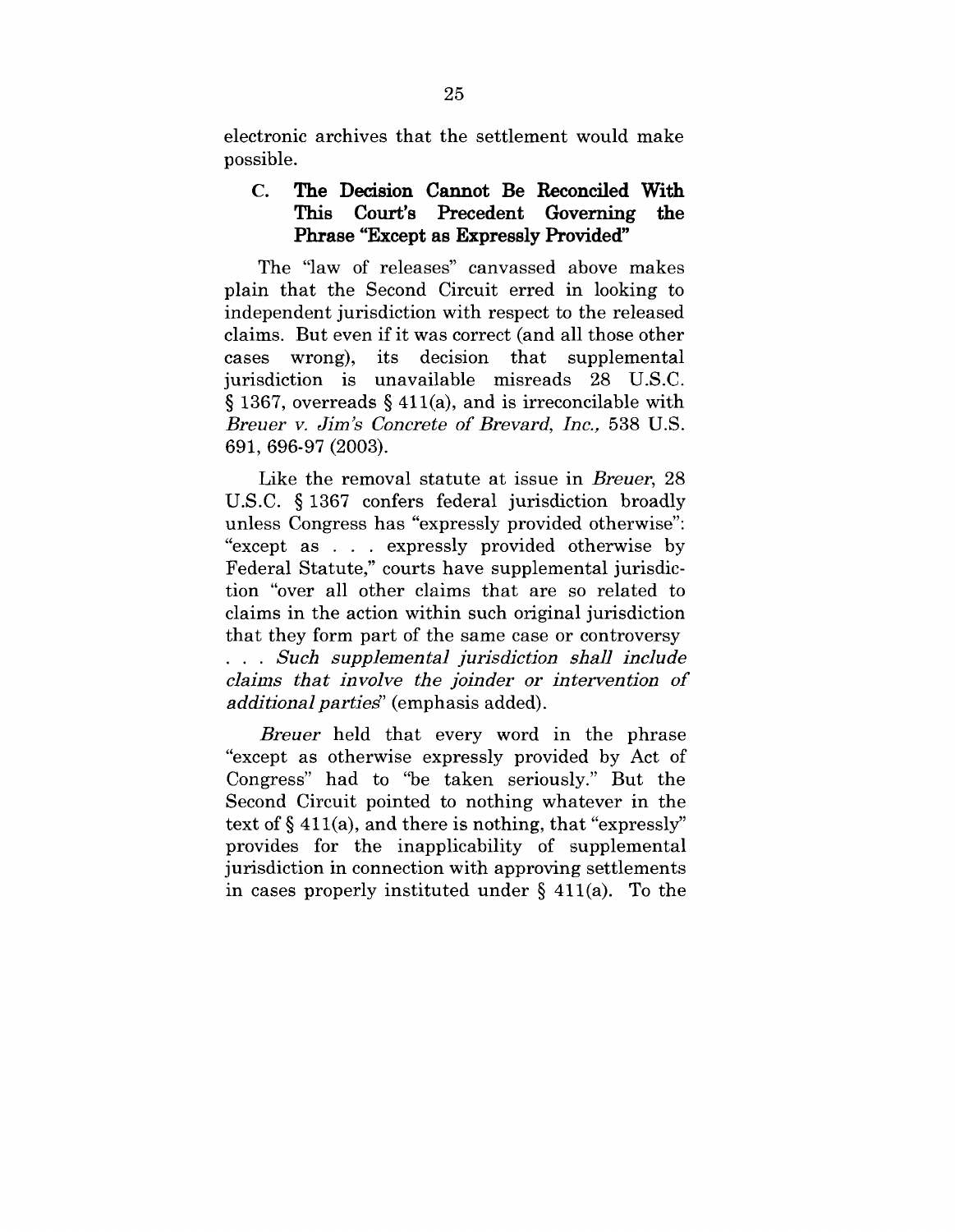contrary, the panel made precisely the error that the petitioner in Breuer did, reading the jurisdictional statute as if it lacked the word "expressly."

The Second Circuit was simply incorrect in stating that "Section 1367(a) excepts from its reach those cases in which another federal statute denies jurisdiction" (Pet. App. 25a); rather, it excepts from its reach only those cases in which another federal statute "*expressly*" provides that supplemental jurisdiction is inapplicable. To use the analysis employed by *Breuer,* 538 U.S. at 694, "Nothing on the face of  $[17 \text{ U.S.C. } \{411(a)\}\)$  looks like an express prohibition of [supplemental jurisdiction], there being no mention of' supplemental jurisdiction, let alone of prohibiting its exercise if that is even necessary in approving settlement agreements.

## **II. THE DECISION CANNOT BE RECONCILED WITH THIS COURT'S EXPECTATION IN** *TASINI* **THAT AUTHORS AND PUBLISHERS MAY ENTER INTO ENFORCEABLE AGREE-MENTS ALLOWING CONTINUED ELECTRON-IC REPRODUCTION OF AUTHORS' WORKS**

The holding below ignores and contradicts *Tasini*'s prescription that, in order to restore the integrity of electronic archives, "[t] he parties (Authors and Publishers) may *enter into an agreement allowing continued electronic reproduction of the Authors' works;* they, and if necessary the courts and Congress, may draw on numerous models for distributing copyrighted works and remunerating authors for their distribution." 533 U.S. at 505.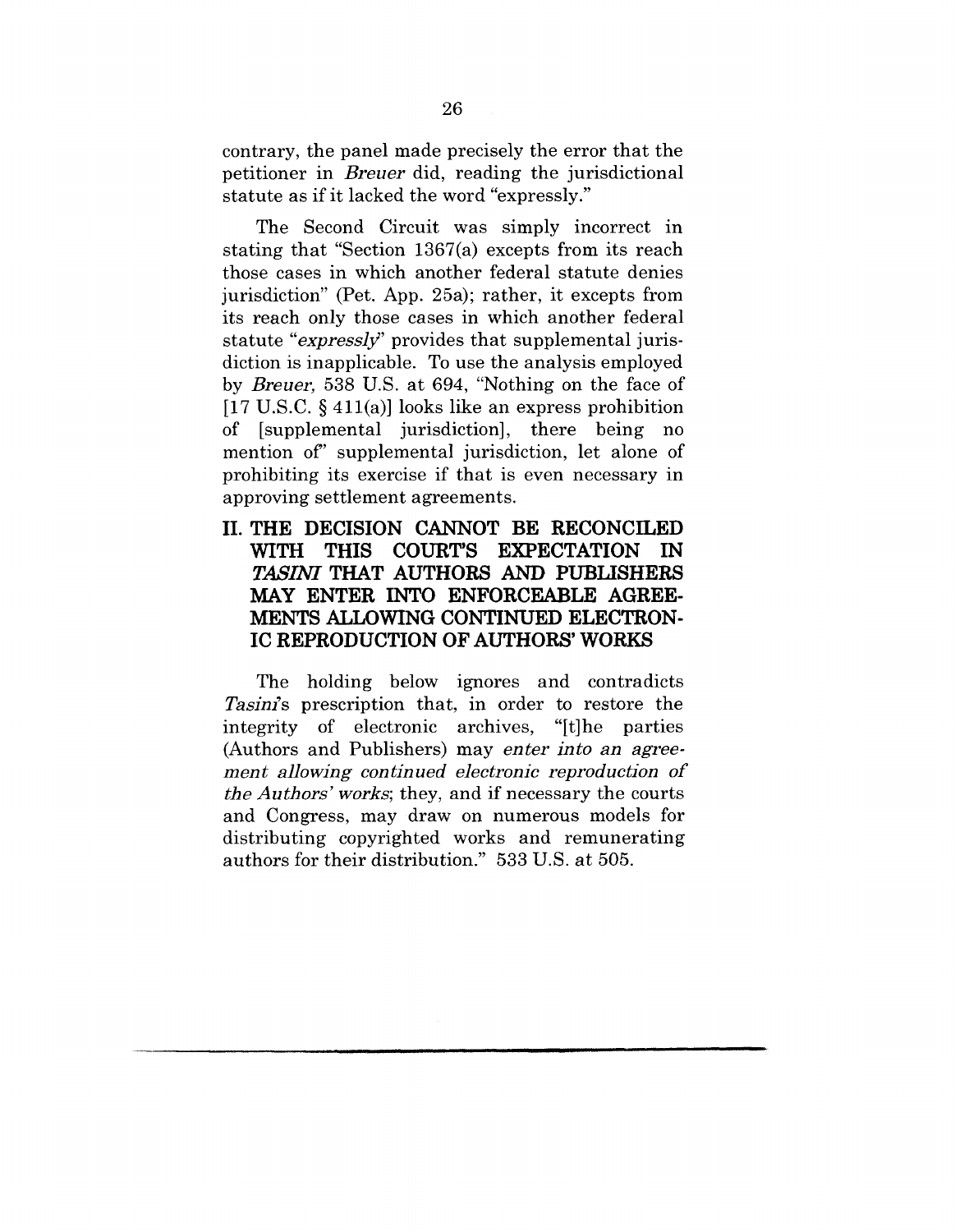That paragraph in *Tasini* prompted authors and their organizations, the database defendants, and newspaper and magazine publishers (some of which were defendants, others of which were participants under the spectre of being impleaded if litigation went forward) to invest four years of time and effort and considerable resources in a complex and difficult mediation under the guidance of one of the nation's most distinguished mediators, Kenneth Feinberg. By the conclusion of the mediation, which Mr. Feinberg described as the longest in American legal history, the parties to the mediation had accomplished what none of them believed possible years earlier: a settlement of all the issues that all three sides (authors, databases, and periodical publishers) could live with and enthusiastically support, and which served the public interest by providing for the restoration of archives that had been riddled with holes as a result of *Tasini*.

The Second Circuit's erroneous holding precludes the *sine qua non* of that or indeed any judicial cure classwide release of claims with respect to registered and unregistered works so as to permit retention of millions of news and similar articles in electronic archives, for which the publishers and databases were willing to pay handsomely with respect to each claim released.

The parties worked hard and successfully to "enter into an agreement allowing continued electronic reproduction of the Authors' works," as contemplated by *Tasini*, that would avoid the permanent degradation of on-line archival databases and maintain a permanent, accessible record for the public and scholars. Without classwide release of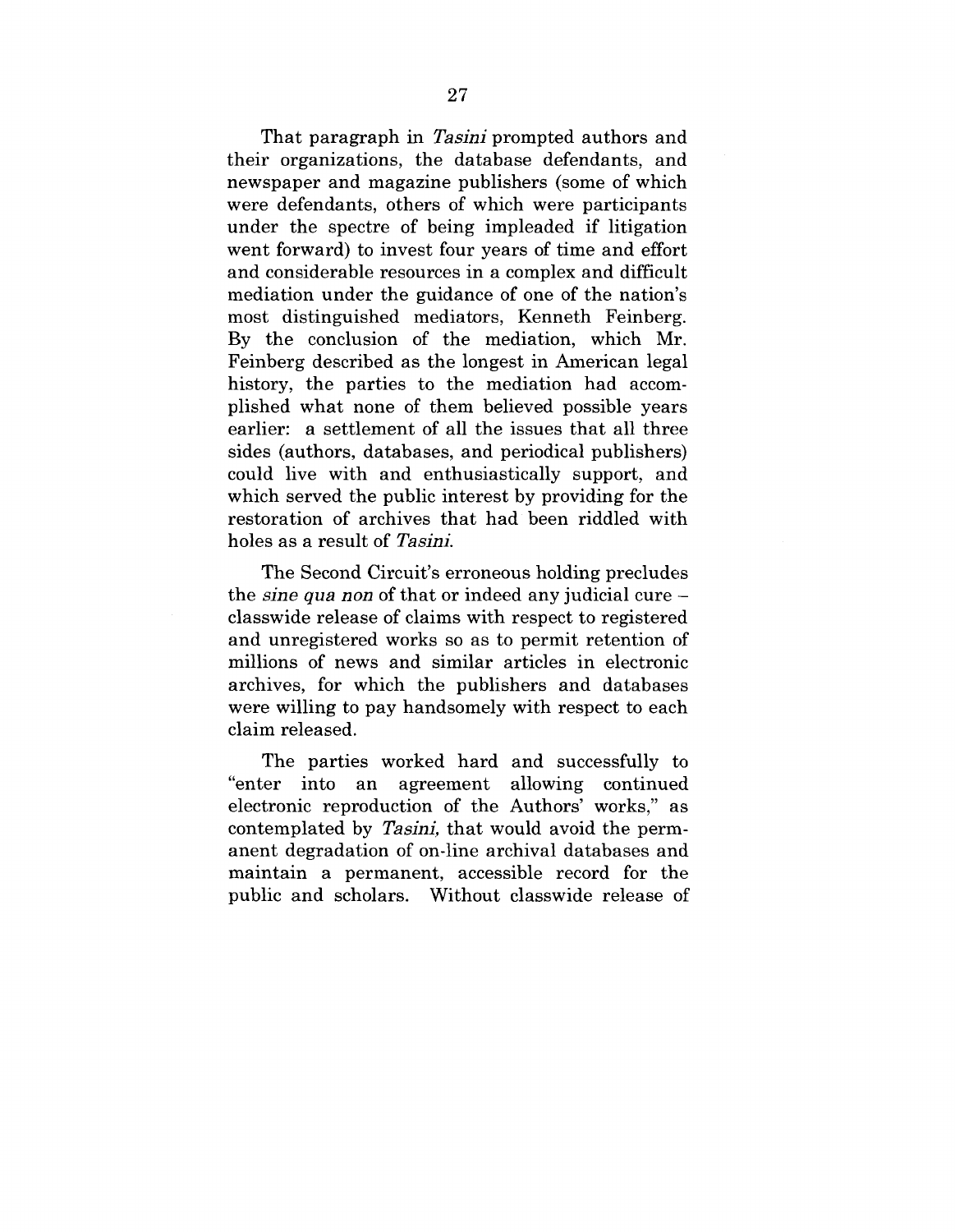infringement liability, there is simply no way to restore the archives, as separate agreements with the tens of thousands of freelance authors whose works (written since 1978) pose a continuing threat of liability are wildly impracticable. Due principally to inadequate information and the prohibitive cost of individualized article and writer identification and negotiation, it is not possible to identify, contact, and separately license rights from each of the many thousands of authors who wrote articles over several decades (where the publishers thought that they had obtained adequate rights and therefore generally lacked information to identify freelance articles or to contact freelance authors). Absent classwide releasees, articles already removed will remain taken down (to the considerable extent that publishers withdrew them after *Tasinl)* and additional swaths of articles will be taken down (by publishers who either can identify freelance works or who will, proactively, take down all possibly freelance articles for the period before permissions practices were reformed in light of Tasini.

The Second Circuit's vitiation of precisely the private agreement *Tasinl* contemplated ignored the broad grant of jurisdiction in § 1338. The decision was not compelled by, and indeed ignores, the plain language of  $\S$  411(a), with which plaintiffs quite literally complied according to its terms. Further. literally complied according to its terms. the decision gave insufficient weight to the strong public policy favoring consensual settlement of broadscale disputes, particularly those that affect the public interest. *McDermott, Inc. v. AmClyde,* 511 U.S. 202, 215 (1994) ("[P]ublic policy wisely encourages settlements."). The policy of facilitating such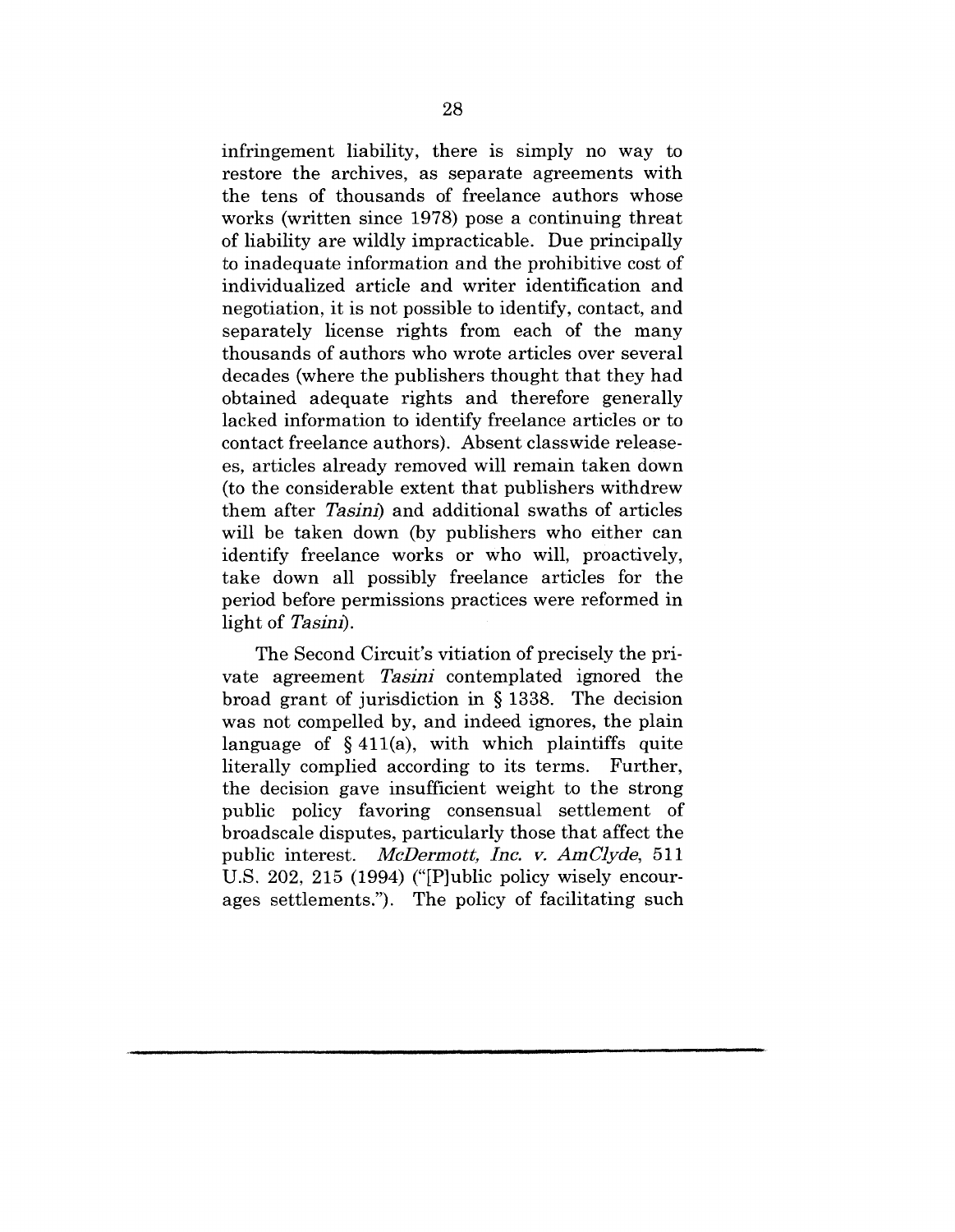settlements is a principal reason for the rule permitting courts to release claims they lack jurisdiction to adjudicate:

Public policy strongly favors the pretrial settlement of class action lawsuits ... Complex litigation – like the instant case - can occupy a court's docket for years on end, depleting the resources of the parties and the taxpayers while rendering meaningful relief increasingly elusive. Accordingly, the Federal Rules of Civil Procedure authorize district courts to facilitate settlements in all types of litigation, not just class actions. . Although class action settlements require court approval, such approval is committed to the sound discretion of the district court.

Modern class action settlements routinely incorporate settlement bar orders such as the one at issue in this case.. The reason for this trend is that bar orders play an integral role in facilitating settlement. Defendants buy little peace through settlement unless  $_{\rm thev}$ are assured that they will be protected against codefendants' efforts to shift their losses through cross-claims for indemnity. contribution, and other causes related to the underlying litigation.

*In re United States 0ii & Gas Litig.,* 967 F.2d 489, 493-94 (11th Cir. 1992) (citations omitted). As the Third Circuit explained,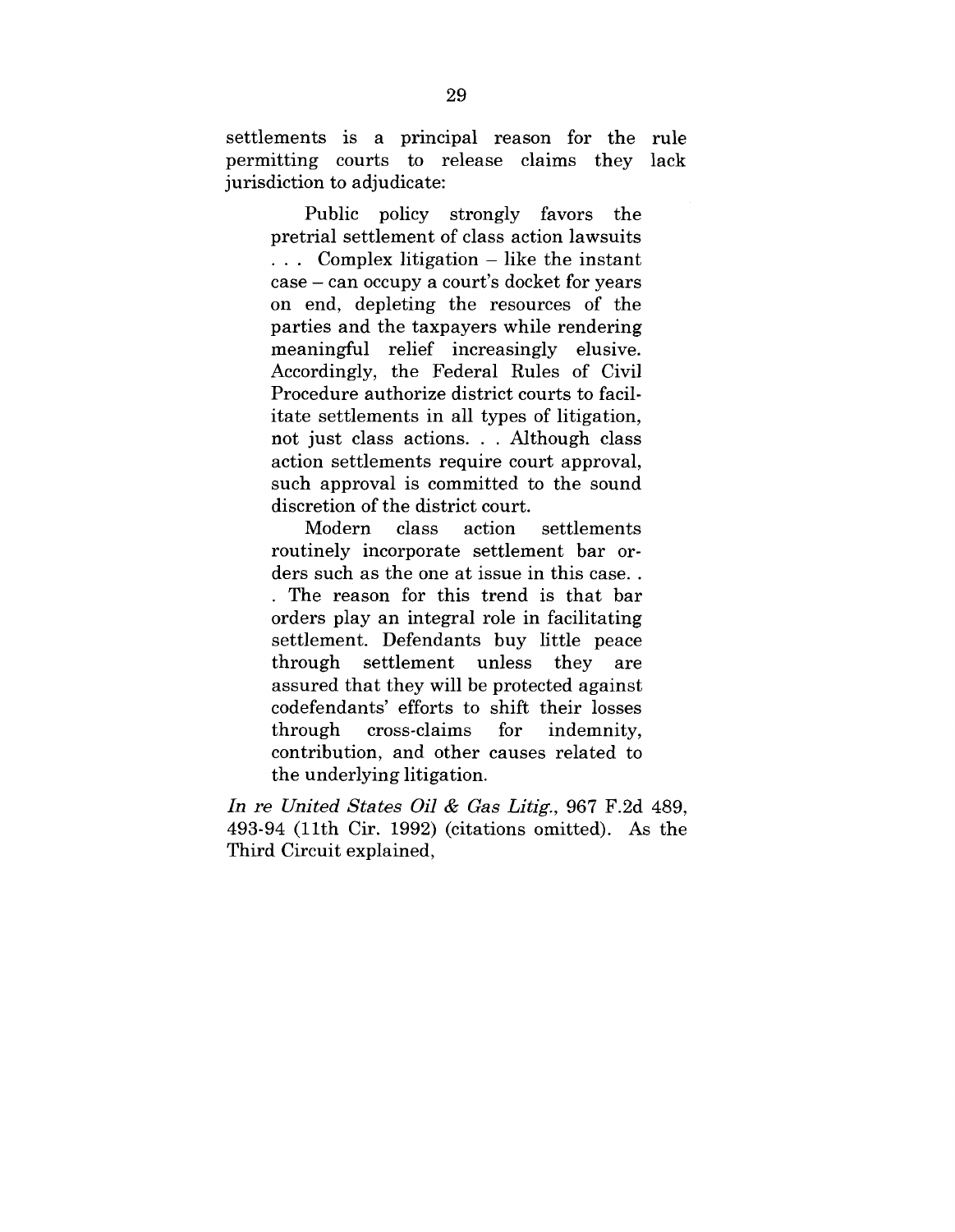"[I]t may seem anomalous...that courts without jurisdiction to hear certain claims have the power to release those claims as part of a judgment. However, [courts] have endorsed the rule because *it serves the important policy interest of judicial economy by permitting parties to enter into comprehensive settlements."*

*Prudential,* 261 F.3d at 366 (citations omitted); *see also Class Plaintiffs,* 955 F.2d at 1287 (because "[S]trong judicial policy [ ] favors settlements, particularly where complex class action litigation is concerned," "federal courts may release not only those claims alleged in the complaint, but also a claim based on the identical factual predicate as that underlying the claims in the settled class action even though the claim was not presented and might not have been presentable in the class action").

The Second Circuit held that courts lack jurisdiction to approve settlements containing the *sine qua non* of any agreement "allowing continued electronic reproduction of the Authors' works," and that Congress deprived courts in copyright cases of their longstanding power to approve settlements releasing claims that they may at present lack power to adjudicate. Those holdings are at odds with the premise in *Tasini* and warrant this Court's review.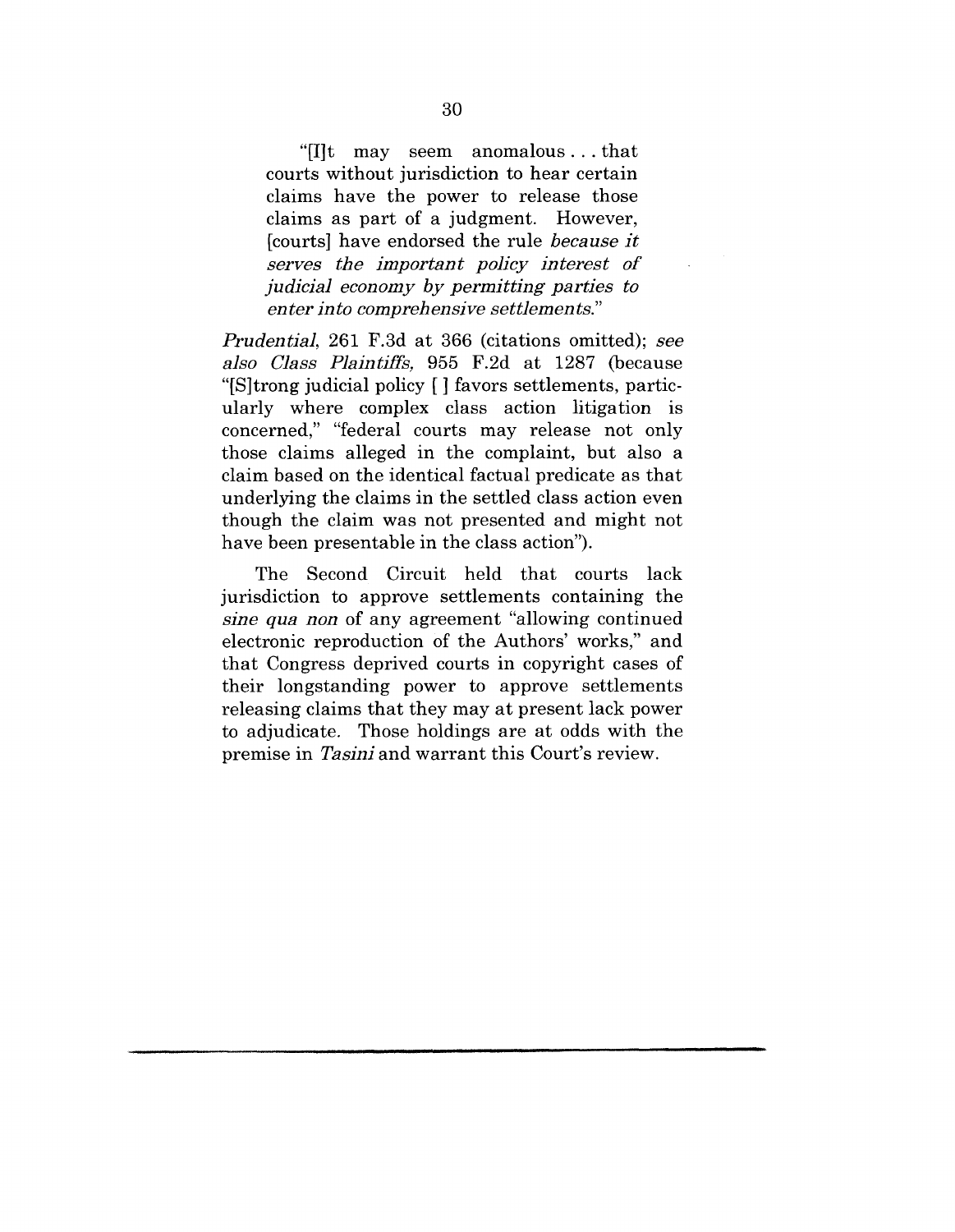#### **CONCLUSION**

For all the aforementioned reasons, the petition for a writ of certiorari should be granted.

July 21, 2008

Respectfully submitted,

Charles S. Sims, *Counsel o£ Record* Joshua W. Ruthizer PROSKAUER ROSE LLP 1585 Broadway New York, NY 10036-8299 (212) 969-3000 (voice) (212) 959-2900 (fax) *Counsel for Petitioner Rood Elsevier Inc.*

James F. Rittinger SATTERLEE STEPHENS BURKE & BURKE 230 Park Avenue New York, NY 10169 (212) 404-8770 *Counsel for Petitioners The Dialog Corporation, Thomson Corporation, Gale Group, Ine. and West Publishing Company*

Henry B. Gutman SIMPSON THACHER & BARTLETT LLP 425 Lexington Avenue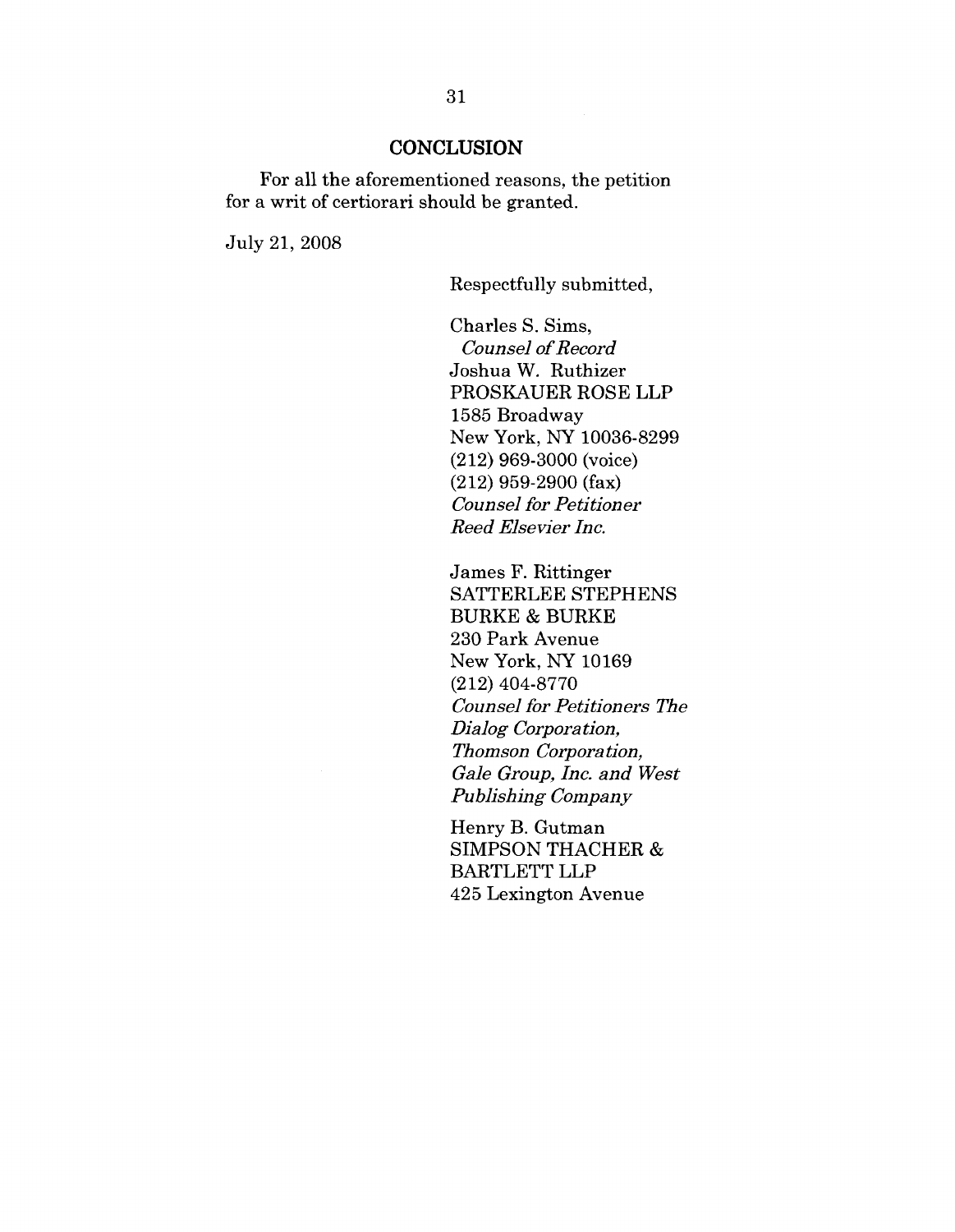New York, NY 10017 (212) 455-3180 *Counsel for Petitioner Dow* Jones *Reuters* Business *Interactive LLC, d/b/a Factiva*

James L. Hallowell GIBSON, DUNN & CRUTCHER LLP 200 Park Avenue 47th Floor New York, NY 10166 (212) 351-3804 *Counsel for Petitioner Dow Jones & Company, Inc.*

Kenneth Riehieri George Freeman THE NEW YORK TIMES COMPANY 620 Eighth Ave. New York, NY 10018 (212) 556-1558 *Counsel for Petitioner The New York Times Company*

Brian Walch LATHAM & WATKINS Sears Tower, Suite 5800 Chicago, IL 60606 (312) 876-7738 *CounseI for Petitioner ProQuest Company*

Christopher M. Graham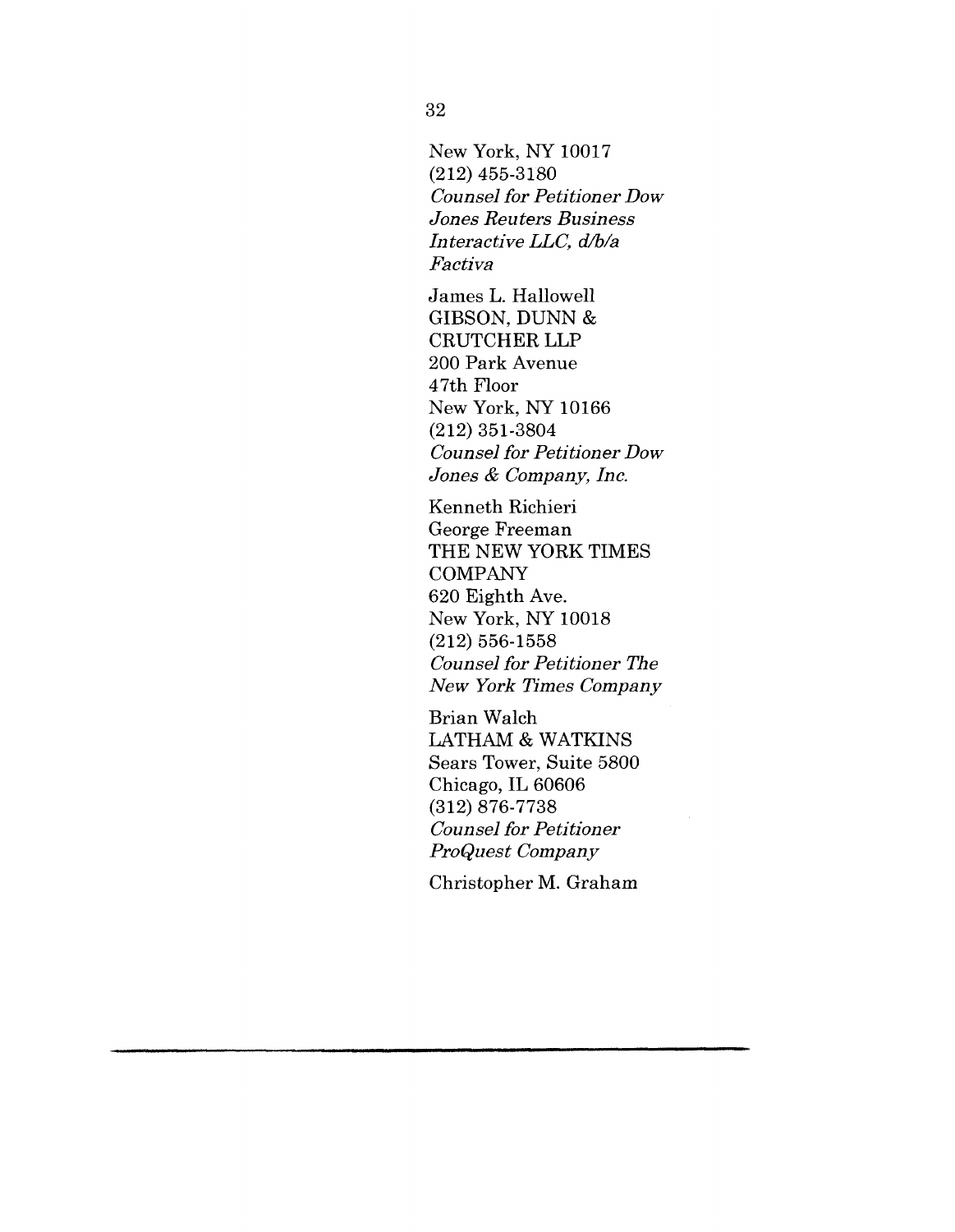## LEVETT ROCKWOOD P.C. 33 Riverside Avenue Westport, CT 06880 (203) 222-0885 *Counsel for Petitioner*

*NewsBank, Inc.*

Ian Ballon GREENBERG TRAURIG LLP 2450 Colorado Ave., Suite 400E Santa Monica, CA 90404 (310) 586-6575 *Counsel for Petitioners Knight Ridder, Inc., Knight Ridder Digital and Mediastream, lne.*

Michael Denniston BRADLEY, ARANT, ROSE & WHITE, LLP 1819 Fifth Avenue North Birmingham, AL 35203 (205) 521-8244 *Counsel for Petitioner EBSCO Industries, Inc.*

Raymond Castello FISH & RICHARDSON PC Citieorp Center- 52nd Floor 153 East 53rd Street New York, NY 10022 (212) 641-2364

33